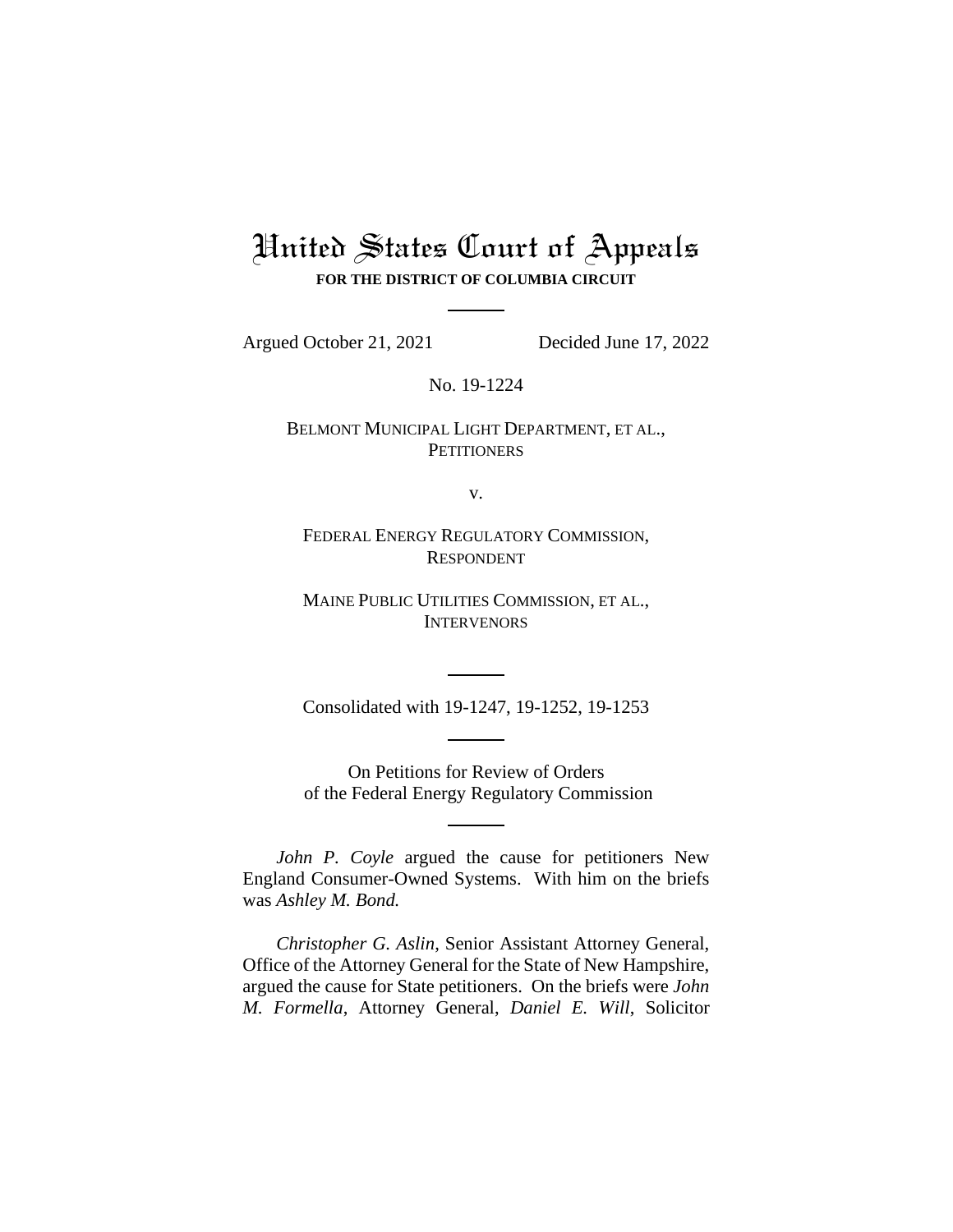General, *Maura Healey*, Attorney General, Office of the Attorney General for the Commonwealth of Massachusetts, and *Timothy J. Reppucci*, Assistant Attorney General at the time the briefs were filed. *Christina Belew*, Assistant Attorney General, entered an appearance.

*Casey A. Roberts* argued the cause for petitioners Sierra Club and Union of Concerned Scientists. With her on the briefs was *Charles Carter Hall* at the time the briefs were filed. *Devin McDougall* entered an appearance.

*Robert M. Kennedy*, Senior Attorney, Federal Energy Regulatory Commission, argued the cause for respondent. With him on the brief were *Matthew R. Christiansen*, General Counsel, and *Robert H. Solomon*, Solicitor.

*Paul W. Hughes* argued the cause for intervenor New England Power Generators Association, Inc. in support of respondent. With him on the brief were *David G. Tewksbury* and *Andrew A. Lyons-Berg*.

*Michael J. Thompson* and *Maria Gulluni* were on the brief for intervenor ISO New England Inc. in support of respondent.

Before: WILKINS, KATSAS and JACKSON , *Circuit Judges*.

Opinion for the Court filed by *Circuit Judge* WILKINS.

Judge Jackson was a member of the panel at the time the case was argued but did not participate in the disposition of this matter.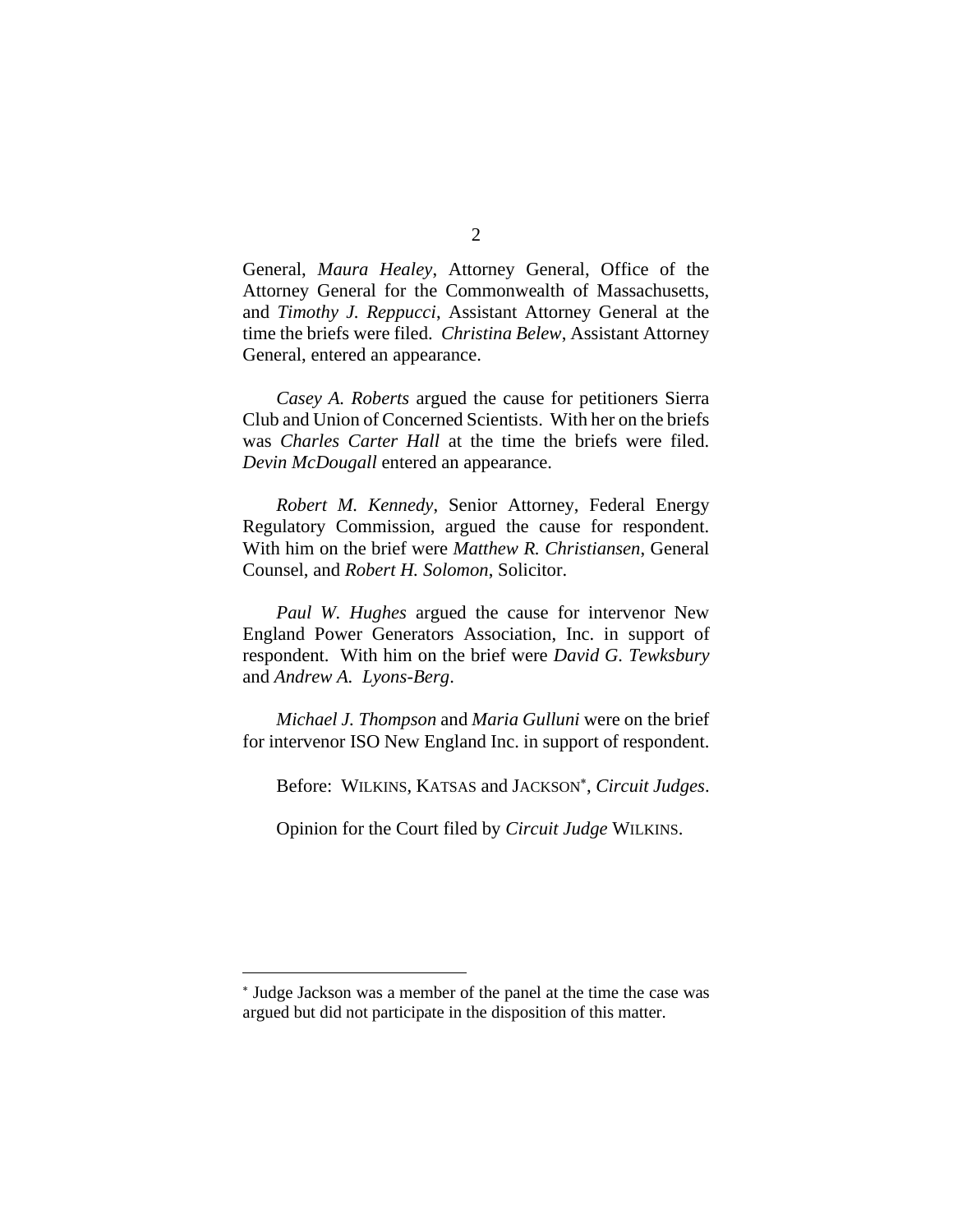WILKINS, *Circuit Judge*: The Northeast region of the United States will likely face fuel energy security risks in upcoming winters because of the stress the winter places on its electricity grid. When the system is stressed, power plants struggle to secure the fuel they need to produce energy. As a result, emergency actions, such as rolling blackouts, become necessary to protect the power grid. To mitigate these impending risks, the Independent System Operator for New England ("ISO-NE") took action.

**I.**

In May 2018, pursuant to Section 205(d) of the Federal Power Act ("FPA"), 16 U.S.C. § 824d(d), ISO-NE filed tariff revisions with the Federal Energy Regulatory Commission ("FERC" or "the Commission") to compensate generators for maintaining an inventory of energy during the winter months of 2023–24 and 2024–25. The revisions implemented the Inventoried Energy Program ("IEP"), under which ISO-NE will provide additional payments to generators to maintain up to three days' worth of fuel on-site and convert it into electricity. ISO-NE's objective is to incent market participants to acquire more inventoried energy than they otherwise would and compensate these resources for improving winter energy reliability.

On June 18, 2020, the Commission issued an order accepting ISO-NE's proposed tariff revisions. *ISO New Eng. Inc.*, 171 FERC 1 61,235 (2020) ("Order Accepting Tariff Revisions"). FERC concluded that IEP is a just and reasonable interim solution to address the Northeast region's fuel security risk while ISO-NE continues working on a long-term market design solution. Order Accepting Tariff Revisions ¶¶ 2, 34. The Secretary of the Commission issued notices denying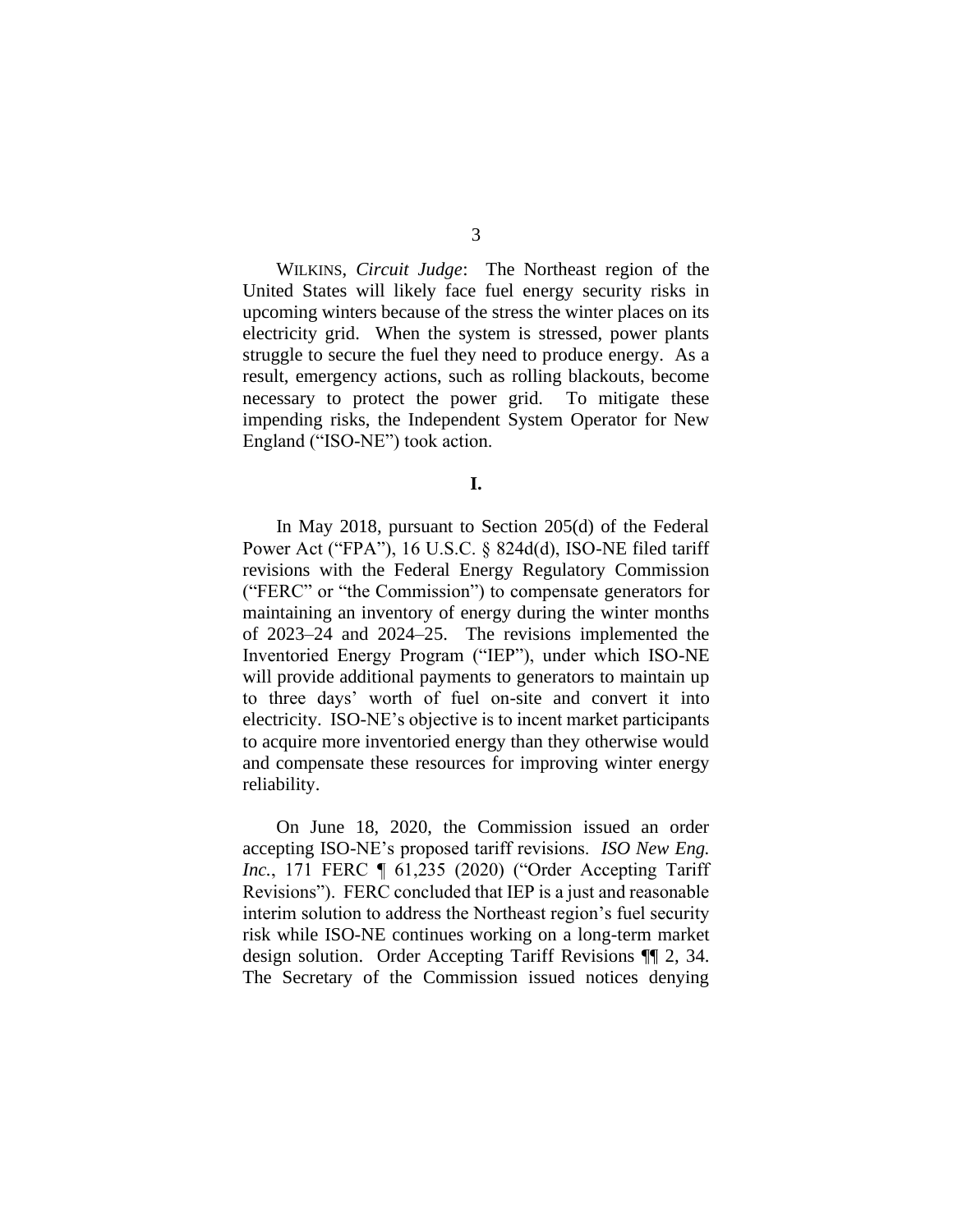requests for rehearing by operation of law. *ISO New Eng. Inc.*, 172 FERC ¶ 62,095 (2020) ("August 2020 Notice").

We consider four timely Petitions for Review challenging FERC's Order accepting ISO-NE's proposed tariff revisions. Petitioners include New England Consumer-Owned Systems ("NECOS"), a group of municipally-owned electric utilities and a municipal light plant cooperative owned by five municipal electric utilities; the New Hampshire Office of the Consumer Advocate, the New Hampshire Public Utilities Commission, and the Attorney General of the Commonwealth of Massachusetts (collectively, "State Petitioners"); and Sierra Club and Union of Concerned Scientists (collectively, "Environmental Petitioners"). Petitioners contend that FERC's decision to approve IEP imposes unjust and unreasonable, discriminatory, and preferential rates.

Importantly, many market participants that ISO-NE has proposed to compensate under IEP—namely nuclear, hydroelectric, coal, and biomass generators—already maintain "inventoried energy," meaning that their standard operating practice is to store more than three days' worth of fuel on-site. J.A. 12–13, 19, 356, 539. As such, IEP is designed to compensate these market participants for maintaining the status quo, not incent them to change their behavior to further improve cold weather fuel security in New England. J.A. 11.

Furthermore, IEP's compensation scheme is similar to that of a previous winter energy security program proposed by ISO-NE: the Winter Reliability Program. *See ISO New Eng., Inc.*, 154 FERC ¶ 61,133 (2016) ("Order Denying Rehearing"). In July 2015, ISO-NE and New England Power Pool Participants Committee ("NEPOOL") submitted two alternative proposals to increase energy reliability during the winters between 2015 and 2018. *Id.* ¶ 5. In 2016, the Commission issued an order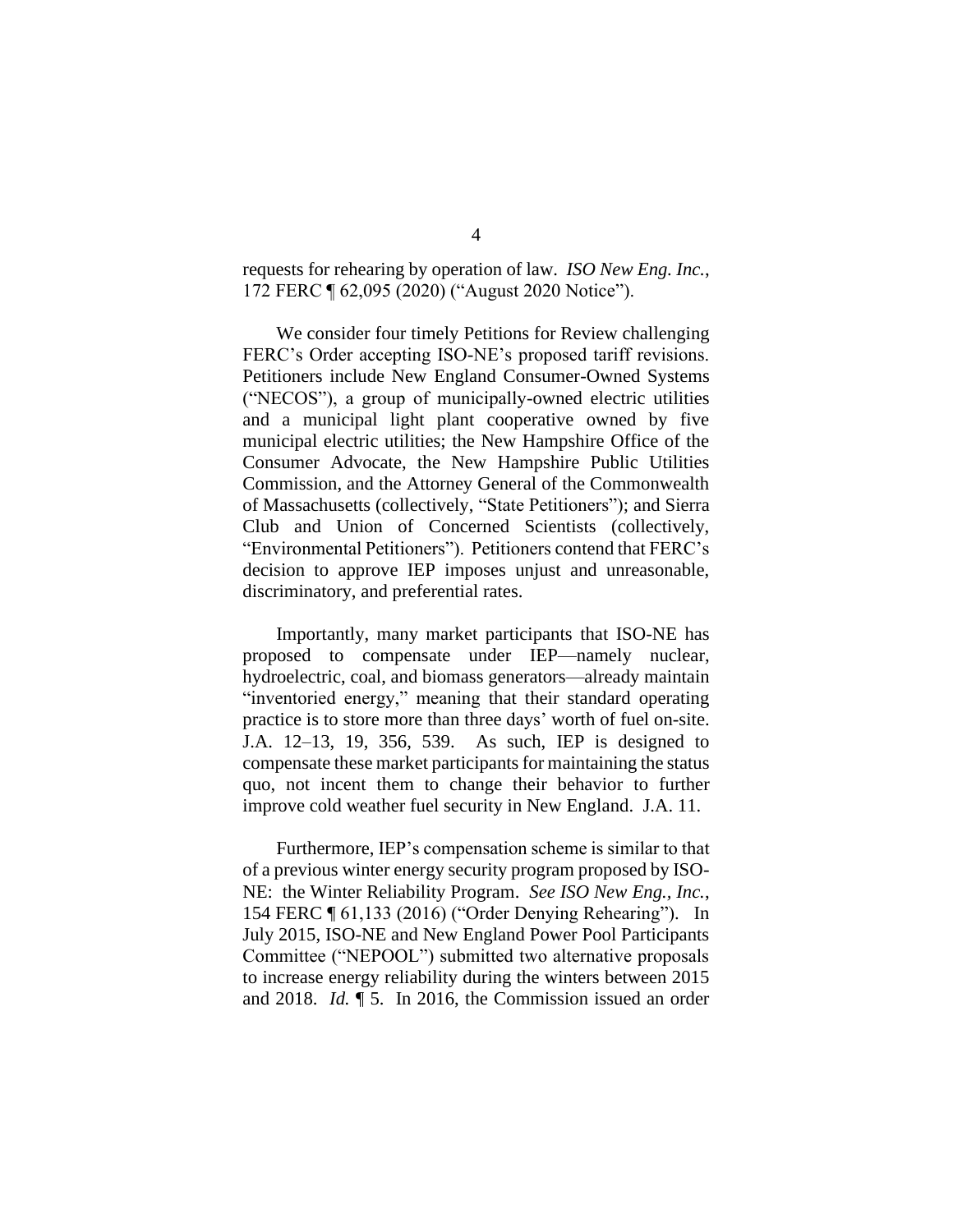accepting NEPOOL's proposal and rejecting ISO-NE's proposal to include coal, nuclear, and hydroelectric resources in the Winter Reliability Program because "substantial expert testimony" supporting NEPOOL's proposal reflected that coal, nuclear, and hydroelectric "resources are not likely to change their behavior in response to the particular payments outlined in the ISO-NE Proposal." *Id.* ¶ 13. The Commission reasoned that "the purpose of the Program is to incentivize additional reliability services to ensure reliability during the winter months." *Id.* 11. "We are not persuaded by [the] argument that nuclear, coal, and hydro resources are similarly situated with respect to the Winter Reliability Program merely because they are capable of storing on-site fuel." *Id.* ¶ 13. "Because the purpose of the Program is to ensure reliability during the winter, we do not find it necessary to include resources that do not provide any additional benefit to winter reliability for the sake of fuel neutrality alone." *Id.* All in all, FERC determined that ISO-NE's proposed compensation scheme was inappropriate because it would award windfall payments to nuclear, coal, and hydroelectric generators.

The Commission's precedent regarding the Winter Reliability Program is instructive to the resolution of the petitions before us now. Like ISO-NE's Winter Reliability Program, IEP is "fuel neutral"; it is designed to compensate *all* eligible market participants, including nuclear, coal, biomass, and hydroelectric generators, without any assurance that this group of generators will improve winter energy reliability. Despite evidence in the administrative record indicating that IEP's payment framework would award a windfall to nuclear, coal, biomass, and hydroelectric generators, FERC approved their inclusion in IEP and abandoned the position it previously took in the Order Denying Rehearing.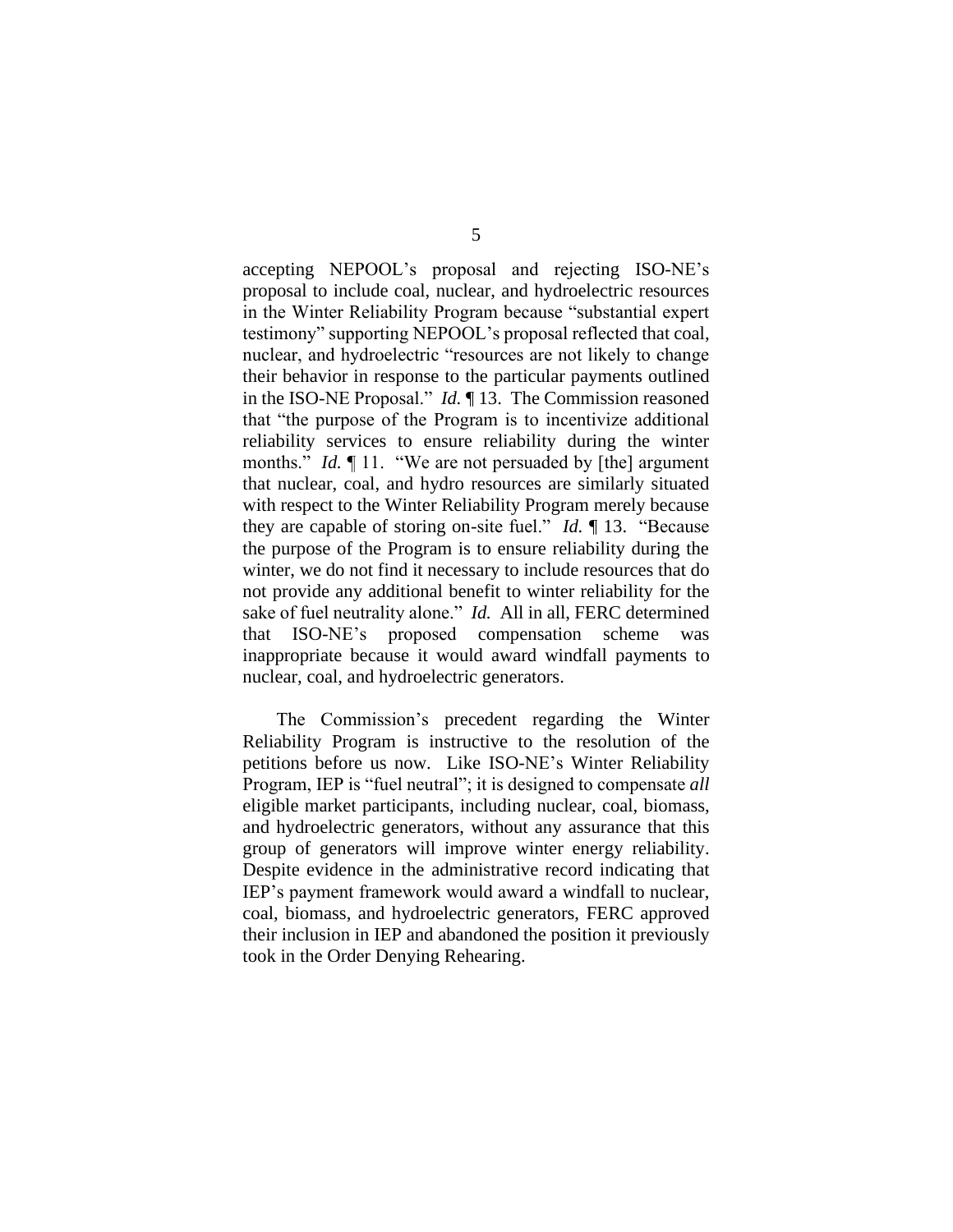For the reasons discussed below, we find that pursuant to the Administrative Procedure Act, 5 U.S.C. § 706(2)(A), the Commission's approval of IEP was arbitrary and capricious in only one respect—its inclusion of coal, hydroelectric, biomass, and nuclear generators. FERC's acceptance of ISO-NE's proposal to compensate these market participants—despite record evidence that they would not change their behavior in response to payments—was not reasoned decisionmaking. The Commission's decision also conflicts with its past precedent on ISO-NE's Winter Reliability Program proposal. Accordingly, we partially vacate the Commission's June 18, 2020 order. We will sever the portion of the Inventoried Energy Program that is arbitrary and capricious: the program's inclusion of nuclear, biomass, coal, and hydroelectric generators.

This Court has jurisdiction under 16 U.S.C. § 825*l*(b). For the reasons explained below, the Petitions for Review are granted in part and denied in part.

# **II.**

FERC is an independent regulatory commission within the Department of Energy. Pursuant to the FPA, the Commission has exclusive jurisdiction to "regulate<sup>[]</sup> the sale of electricity at wholesale in interstate commerce." *Entergy La., Inc. v. La. Pub. Serv. Comm'n*, 539 U.S. 39, 41 (2003) (citing 16 U.S.C. § 824(b)). The FPA "empowers FERC to regulate the sale and transmission of electricity to ensure that electricity is provided at a 'just and reasonable' rate." *New England Power Generators Ass'n v. FERC*, 881 F.3d 202, 205 (D.C. Cir. 2018) ("*NEPGA*") (quoting 16 U.S.C. § 824d(a)). FERC retains jurisdiction over "[a]ll rates and charges made, demanded, or received by any public utility for or in connection with the transmission or sale of electric energy." 16 U.S.C. § 824d(a). Under Section 205 of the FPA, a negatively affected party can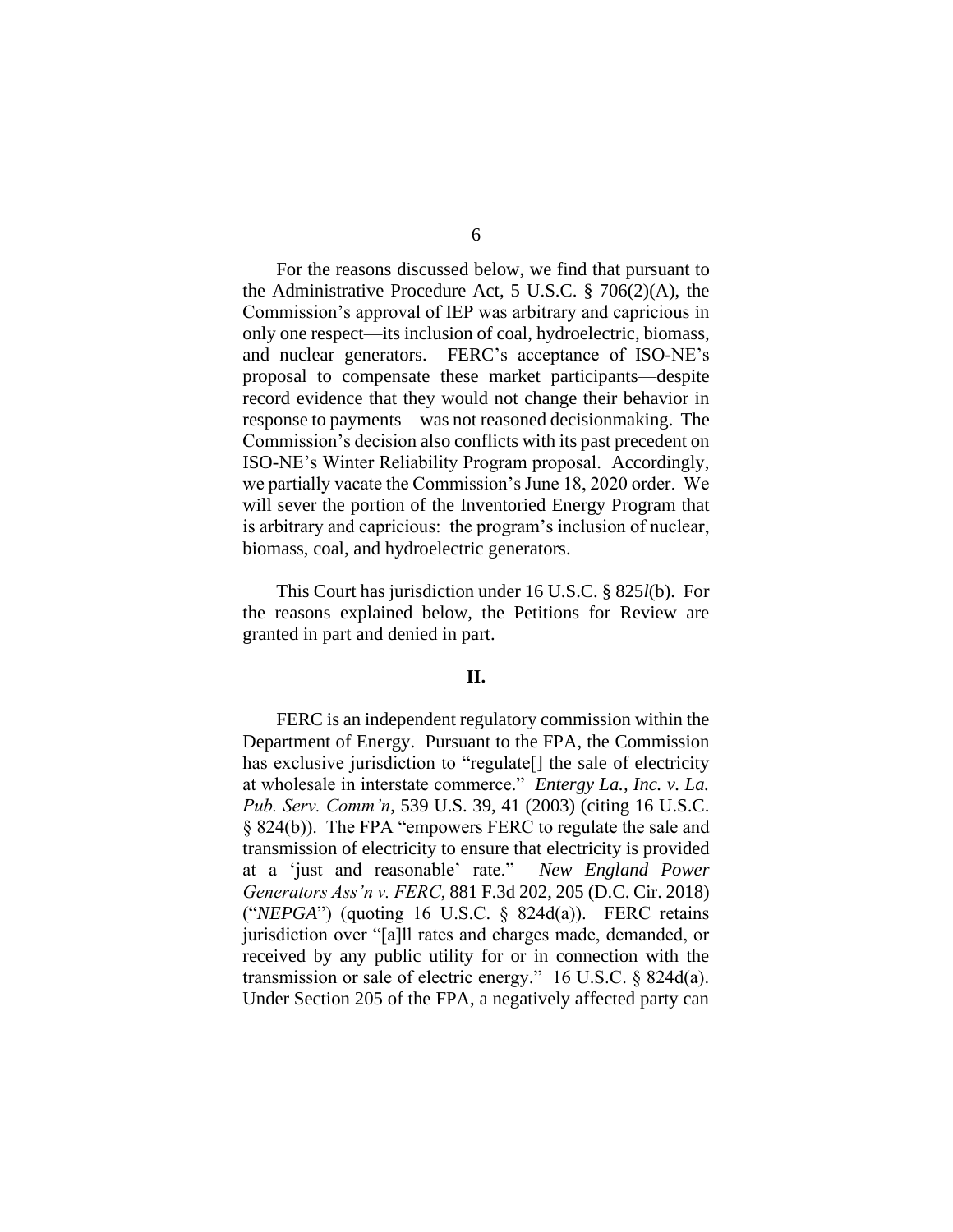challenge a rate by filing a complaint with FERC. If the challenging party establishes that the existing rate has become unjust or unreasonable and FERC agrees, then Section 206 of the FPA authorizes FERC to establish a new rate. *NEPGA*, 881 F.3d at 205 (citing 16 U.S.C. §§ 824e(a), (b)).

### **A.**

As indicated, ISO-NE, a non-profit entity, operates the Northeast's transmission services by running auction markets for energy. We assume familiarity with ISO-NE's administration of New England's wholesale electric markets. *See, e.g.*, *NextEra Energy Res., LLC v. FERC*, 898 F.3d 14, 17 (D.C. Cir. 2018) ("The features of ISO New England's complex forward capacity market have been the subject of multiple petitions for review."); *NEPGA v. FERC*, 881 F.3d 202 (D.C. Cir. 2018); *Emera Maine v. FERC*, 854 F.3d 9 (D.C. Cir. 2017); *TransCanada Power Marketing Ltd. v. FERC*, 811 F.3d 1 (D.C. Cir. 2015); *PSEG Energy Res. & Trade LLC v. FERC*, 665 F.3d 203 (D.C. Cir. 2011).

ISO-NE conducts an annual forward capacity auction, whereby distributors pay electricity suppliers for their electricity production capacity three years into the future. *NEPGA*, 881 F.3d at 205. This annual Forward Capacity Market ("FCM") auction guarantees future electricity capacity in New England. *Id.* As this Court has previously explained:

> In the forward capacity market, local utilities contract with generators to buy quantities of energy three years ahead of their energy needs. With three years' notice, demand in the forward capacity market is able to signal that a new entrant is needed while there is still time to develop additional generation capability. ISO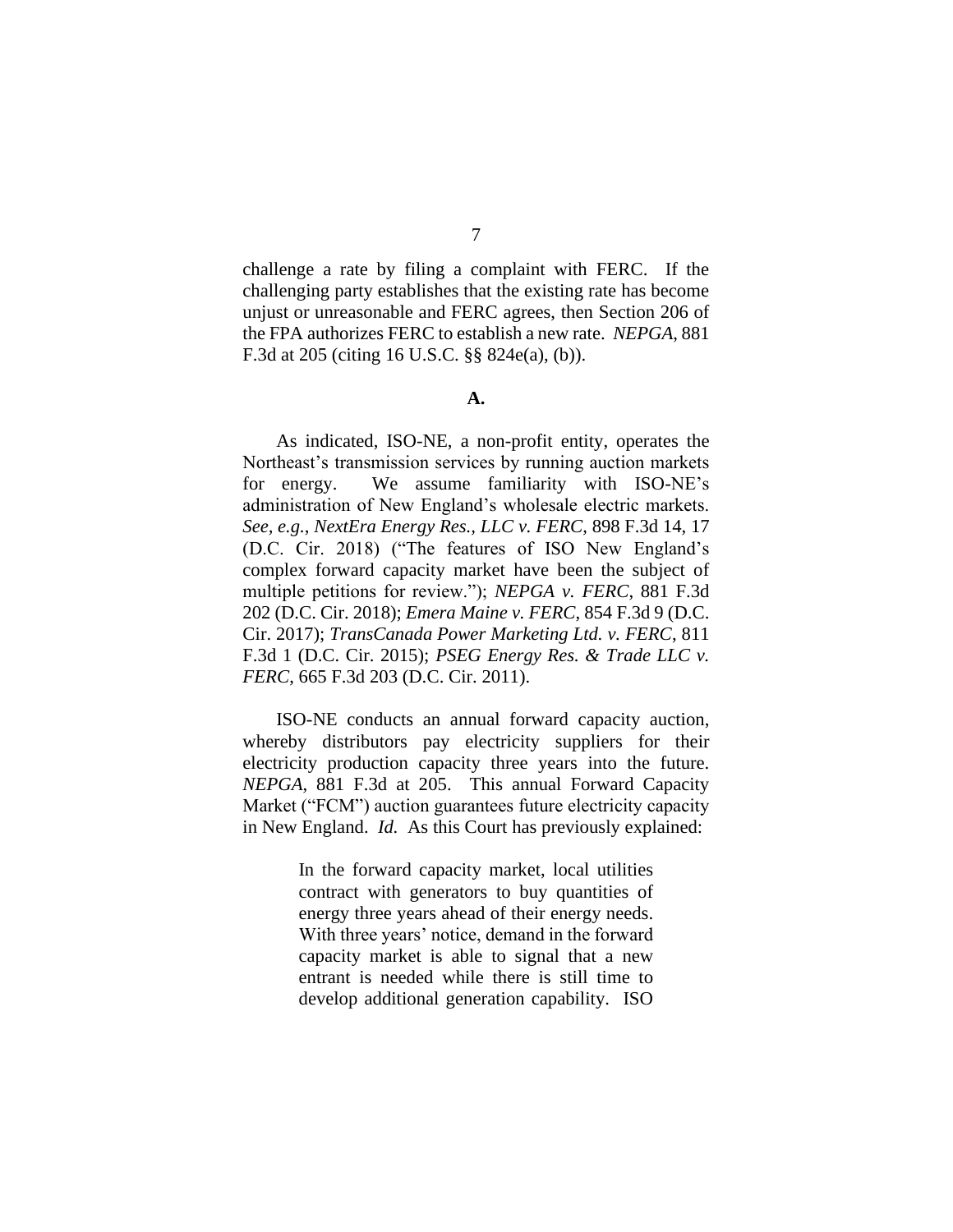New England sets prices in the forward capacity market by administering a forward capacity auction. First, ISO New England determines the projected amount of capacity ("Installed Capacity Requirement") that the region will require to operate reliably in three years. Next, ISO New England holds a descending price auction, in which generators submit offers to provide quantities of power at certain prices, three years in the future. If the bid capacity at a given price exceeds the Installed Capacity Requirement, ISO New England lowers the auction price. As the auction price decreases, generators offer less capacity to the auction or exit the auction altogether. A "clearing price" is reached at the lowest price that yields enough supply to meet the Installed Capacity Requirement set by ISO New England. All generators that have successfully bid in the auction are paid the clearing price for the capacity they provide, even if they submitted a bid lower than the eventual clearing price.

*NextEra Energy Res.*, 898 F.3d at 17; *see also NEPGA*, 881 F.3d at 206. Under the FPA, FERC regulates the FCM auction: ISO-NE administrates the auction consistent with rules set out in a jurisdictional tariff approved by FERC. *NextEra Energy Res.*, 898 F.3d at 17; *NEPGA*, 881 F.3d at 205.

# **B.**

IEP is not ISO-NE's first foray into addressing New England's winter energy security risk. Before developing IEP, ISO-NE undertook other efforts to mitigate the region's pervasive fuel security issues. For example, between the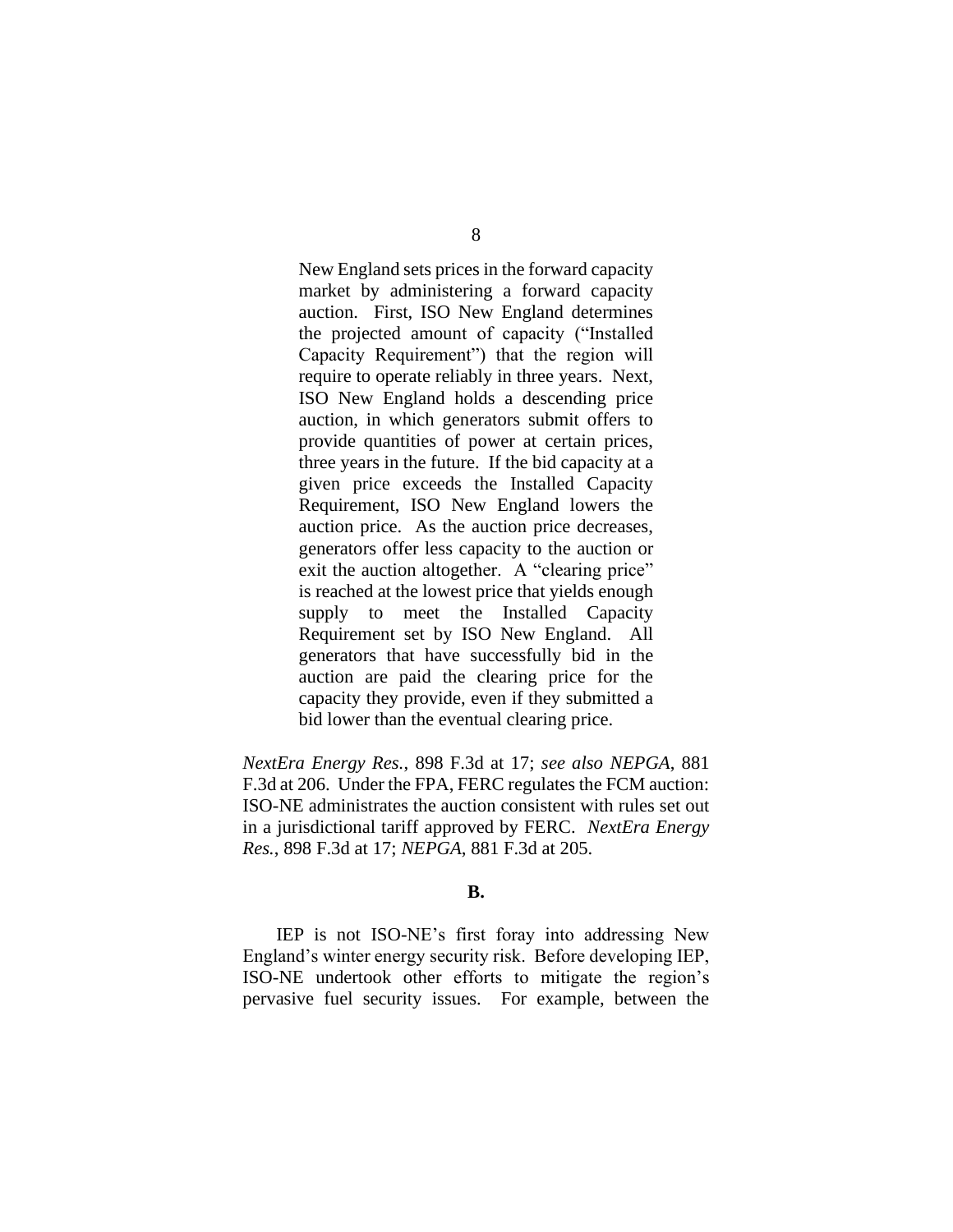winters of 2013–14 and 2017–18, ISO-NE operated the Winter Reliability Program, whereby ISO-NE compensated oil and natural gas generating resources to secure firm winter fuel supplies and provide load incremental benefits in terms of available energy. Order Accepting Tariff Revisions ¶ 48. The Winter Reliability Program, which is now defunct, was aimed at incremental fuel procurement. *Id.* ¶ 62. As mentioned, in a previous order concerning the Winter Reliability Program, FERC rejected ISO-NE's "technology-neutral" proposal to compensate market participants even if payments would not incent them to provide any additional benefit to winter reliability. *See generally* Order Denying Rehearing.

# **C.**

Meanwhile, in January 2018, ISO-NE prepared an Operational Fuel Security Analysis to better understand New England's impending winter energy security risks. The Operational Fuel Security Analysis reflects that under a variety of generation resource combinations, the possibility of energy shortfalls will become acute by the winter of 2024–25 and could materialize even earlier. J.A. 678–79, 706.In the event of energy shortfalls, ISO-NE must undertake energy conservation efforts, such as rolling blackouts, to keep the power flowing. During cold snaps, the region generally relies on power from coal, oil, and nuclear power plants, but economic pressures have caused many of these plants to close. J.A. 686. According to FERC, since 2013, 7,000 megawatts of coal, oil, and nuclear generators have retired or have announced plans for retirement in the coming years. Resp. Br. 14. ISO-NE projects that another 5,000 megawatts of oil and coal generating facilities are projected to retire. J.A. 355, 506. In total, there are currently about 31,000 megawatts of generation capacity. Resp. Br. 15 (citing Key Grid and Market Stats – Resource Mix, ISO New England Inc.[, https://www.iso-](https://www.iso-ne.com/about/key-stats/resource-mix)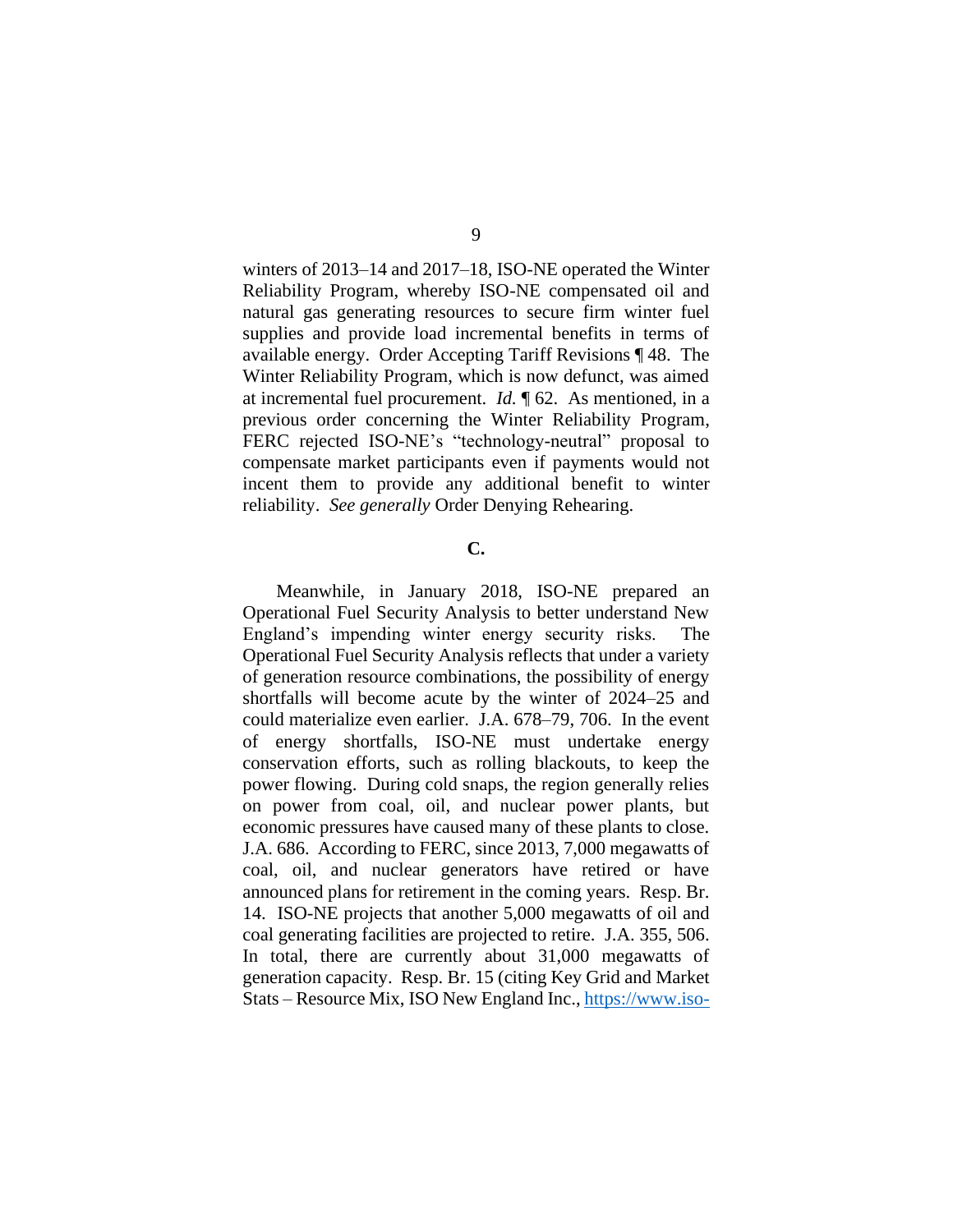[ne.com/about/key-stats/resource-mix\)](https://www.iso-ne.com/about/key-stats/resource-mix) (last updated Jan. 18, 2022)).

In March 2018, Exelon Generation Company LLC announced its decision to retire two generators, the "Mystic" units, which serve the greater Boston area. Order Accepting Tariff Revisions ¶ 3. Following this announcement, in May 2018, ISO-NE petitioned the Commission for a waiver of certain tariff provisions so that it could enter into cost-ofservice agreements to keep the Mystic units online for the winters of 2022–23 and 2023–24. In July 2018, although it recognized that New England faces a serious fuel security risk, the Commission denied ISO-NE's petition, and directed ISO-NE to file tariff revisions that would implement cost-of-service agreements that address short-term fuel security concerns associated with the retirement of the Mystic units and improve the market design in New England to better address fuel energy security risks. In response to the July 2018 order, ISO-NE proposed fuel security cost-of-service provisions that would allow for the retention of resources for fuel security under a short-term, cost-of-service agreement. In December 2018, the Commission approved ISO-NE's proposed tariff revisions, and also accepted the cost-of-service agreement in connection to the Mystic units.

In June 2018, ISO-NE carried out Pay-for-Performance. Under Pay-for-Performance, ISO-NE compensates generators for energy when generating reserves are scarce, subjects generators to significant monetary penalties if they fail to meet their capacity performance obligations when energy is in high demand, and gives additional revenue to generators that overperform relative to their obligations. Resp. Br. 71–72.

On March 25, 2019, pursuant to Section 205 of the FPA, ISO-NE filed proposed tariff revisions to implement IEP, an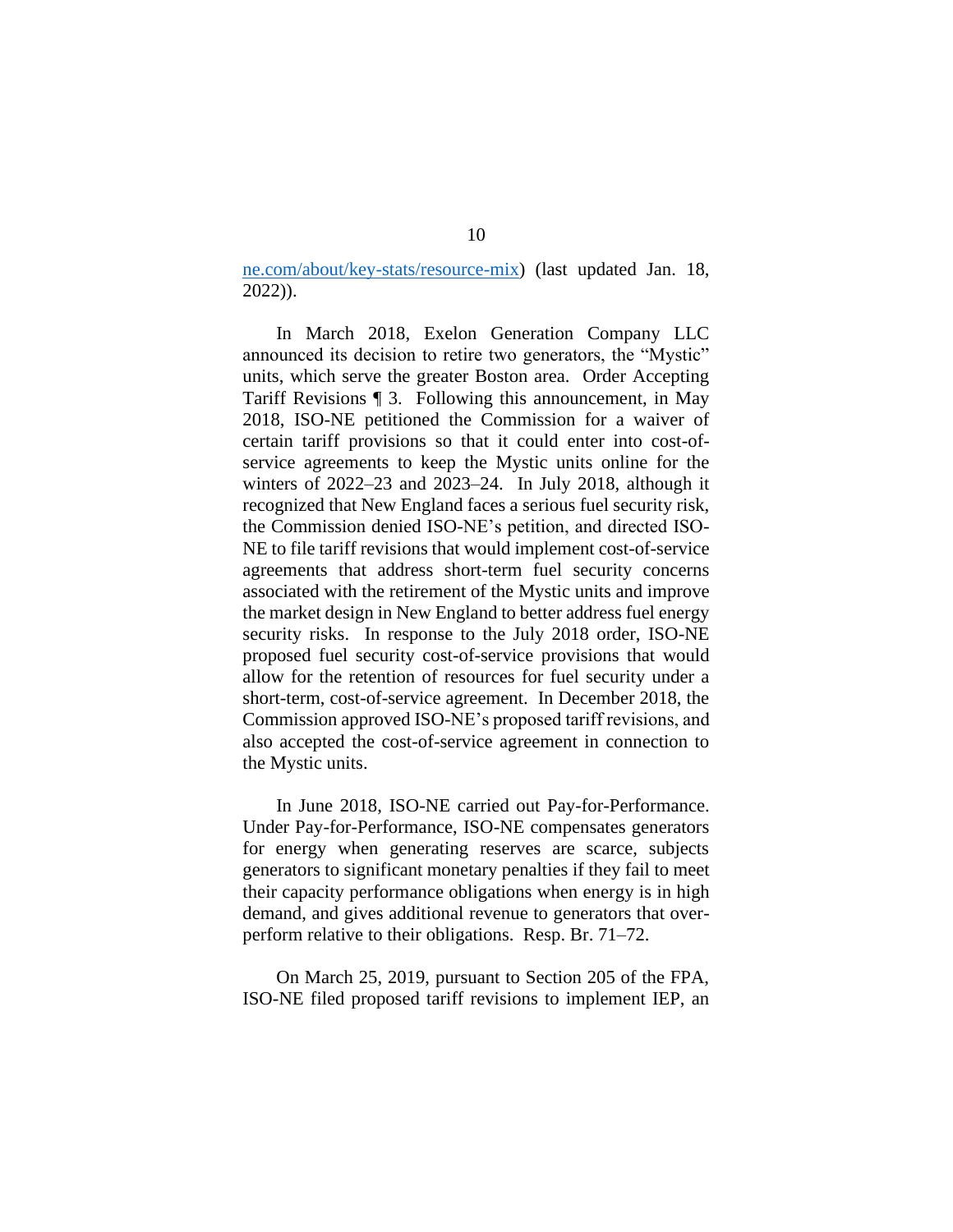interim solution to New England's winter energy security issues. Under IEP, ISO-NE pledged to compensate electric generators that maintain "inventoried energy," meaning stockpiles of fuel, during the winters of 2023–24 and 2024–25. ISO-NE designed IEP to mitigate the risk of generators being unable to get the fuel they need to meet consumer demand when the energy system is stressed during cold periods. In support of IEP, ISO-NE relied on the testimony of Dr. Christopher Geissler, an economist in ISO-NE's Market Development Department, and Dr. Todd Schatzki, an economic consultant ISO-NE hired to assist with rates and cost estimates associated with IEP. ISO-NE did not conduct a new energy security analysis to back IEP. Rather, it relied on the 2018 Operational Fuel Security Analysis. ISO-NE determined that it was appropriate to forgo additional analysis because the next forward capacity auction was scheduled for February 2020 and the circumstances called for swift action.

During the agency proceeding, ISO-NE argued that the Commission should approve IEP because unlike past solutions and efforts, IEP uniquely addresses a misaligned incentive problem in New England's regional energy market design. According to FERC, individual generators are not incentivized to maintain additional fuel on-site because of high up-front costs, even though doing so is a cost-effective mitigation against high energy prices and potentially catastrophic reliability risks. Resp. Br. 22. Because such fuel arrangements reduce the market price for energy, individual generators face a lower return on their investment. *Id.* IEP aims to address this problem by compensating generators that provide inventoried energy. In the FERC proceedings, ISO-NE represented to FERC that IEP's compensation scheme may motivate generators to arrange for more fuel at the start of winter, or as their inventory is depleted, and reduce generator retirement risks because compensation received through the program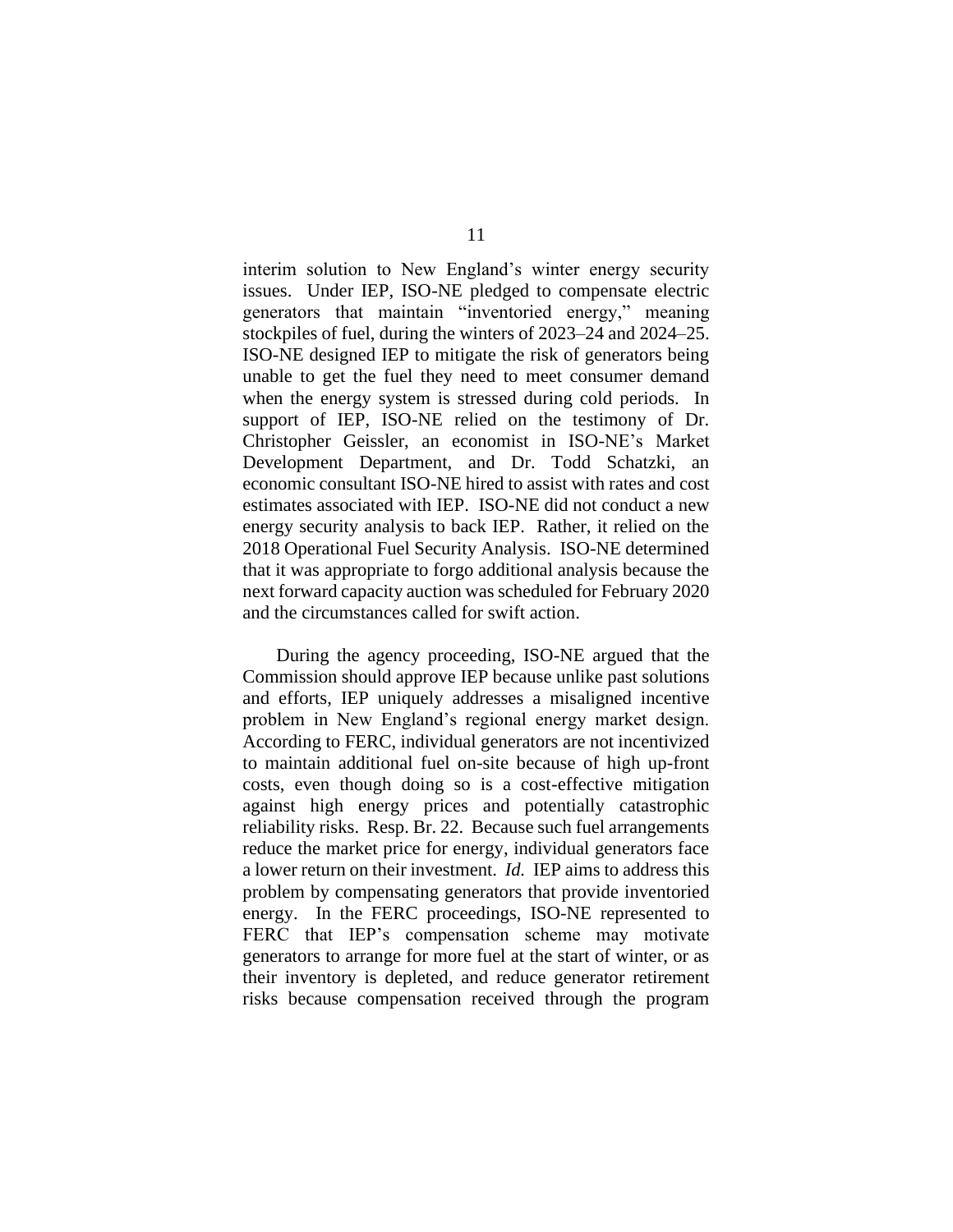reduces the amount of revenue generators must recover through the capacity markets to meet their going-forward costs.

Any generator may participate in IEP so long as it meets three key requirements: its fuel inventory (1) can be converted to electricity at ISO-NE's direction; (2) is reduced after conversion to electricity; and (3) can be measured by the participant and reported daily. These criteria enable oil, coal, hydroelectric, and nuclear generators to participate, whereas wind, solar, and natural gas-fired generators are only eligible if other conditions are met. J.A. 19–20. As mentioned, the administrative record reflects that ISO-NE's fuel neutral compensation scheme will not incent certain market participants—coal, nuclear, biomass, and hydroelectric generators—to procure additional fuel or otherwise improve winter energy reliability because these entities already maintain more than three days' worth of fuel on-site. J.A. 12– 13, 19, 356; *see also ISO New Eng., Inc.*, 171 FERC ¶ 61,235, 62,732 (2020) ("Dissent from Order Accepting Tariff Revisions").

ISO-NE's proposal provides that IEP will cost between \$148 million per year for 1.8 million megawatt hours of inventoried energy if natural gas generators can fully participate and \$102 million per year for 1.2 million megawatts of inventoried energy if natural gas generators do not participate.

# **D.**

On August 6, 2019, FERC issued a notice stating that the Commission lacked a quorum and could not act on ISO-NE's proposal. *ISO New Eng., Inc.*, FERC Docket No. ER19-1428- 001 (August 6, 2019) ("August 2019 Notice"). As a result, ISO-NE's proposed tariff revisions went into effect by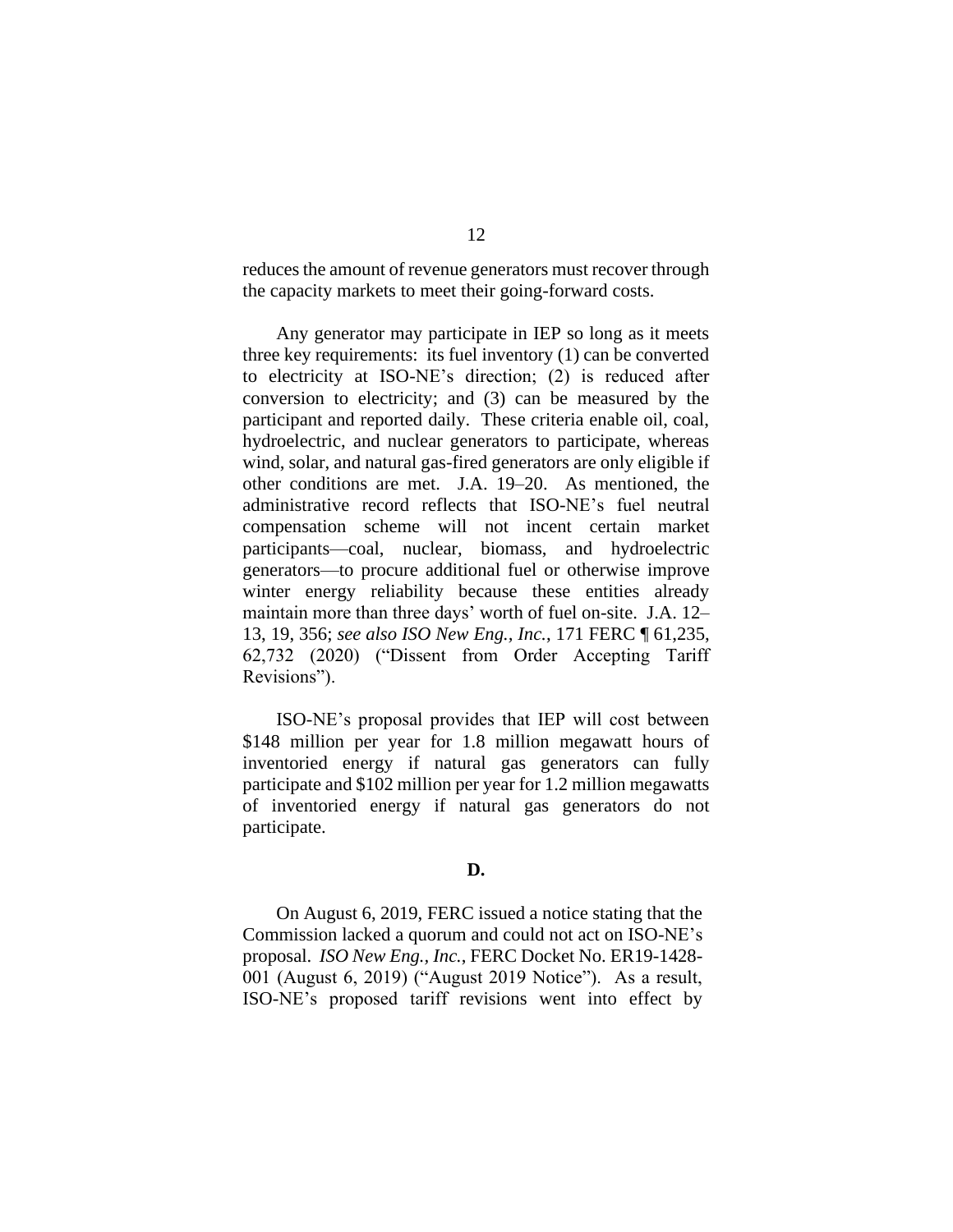operation of law and requests for rehearing were also denied by operation of law. *Id.* Petitioners sought judicial review, and in the meantime, FERC regained a quorum and sought a voluntary remand of the agency record so it could address ISO-NE's filing on the merits.

On June 18, 2020, the Commission issued a merits order accepting ISO-NE's proposed tariff revisions. Order Accepting Tariff Revisions ¶ 2. FERC reasoned that IEP is "a reasonable short-term solution to compensating, in a technology-neutral manner, resources that provide fuel security." *Id.* 132. FERC agreed with ISO-NE that there exists a "misaligned incentives problem"—that is, under current conditions, fuel secure resources may not be incentivized to make additional investments in energy supply arrangements, and this could cause adverse efficiency and reliability consequences. *Id.* ¶ 33 (internal quotation marks omitted). According to FERC, IEP addresses this problem by providing additional compensation to fuel secure resources and thereby offsetting the misaligned incentives in the market, while ISO-NE continues developing a long-term market solution.

Petitioners challenged the program during the agency proceeding on the grounds that ISO-NE failed to meet its burden, under Section 205 of the FPA, to demonstrate that IEP is just and reasonable and not unduly discriminatory or preferential. For instance, NECOS argued that ISO-NE represents that IEP "'may' incent resources to take actions that they otherwise would not take, but it does not explain how that claimed incentive would work with such resources." Order Accepting Tariff Revisions ¶ 42. NECOS also contended that there was no evidence that any of the types of generator resources targeted by IEP are even likely to retire. NECOS and the State Petitioners further reasoned that IEP unfairly compensates resources that are unlikely to change behavior.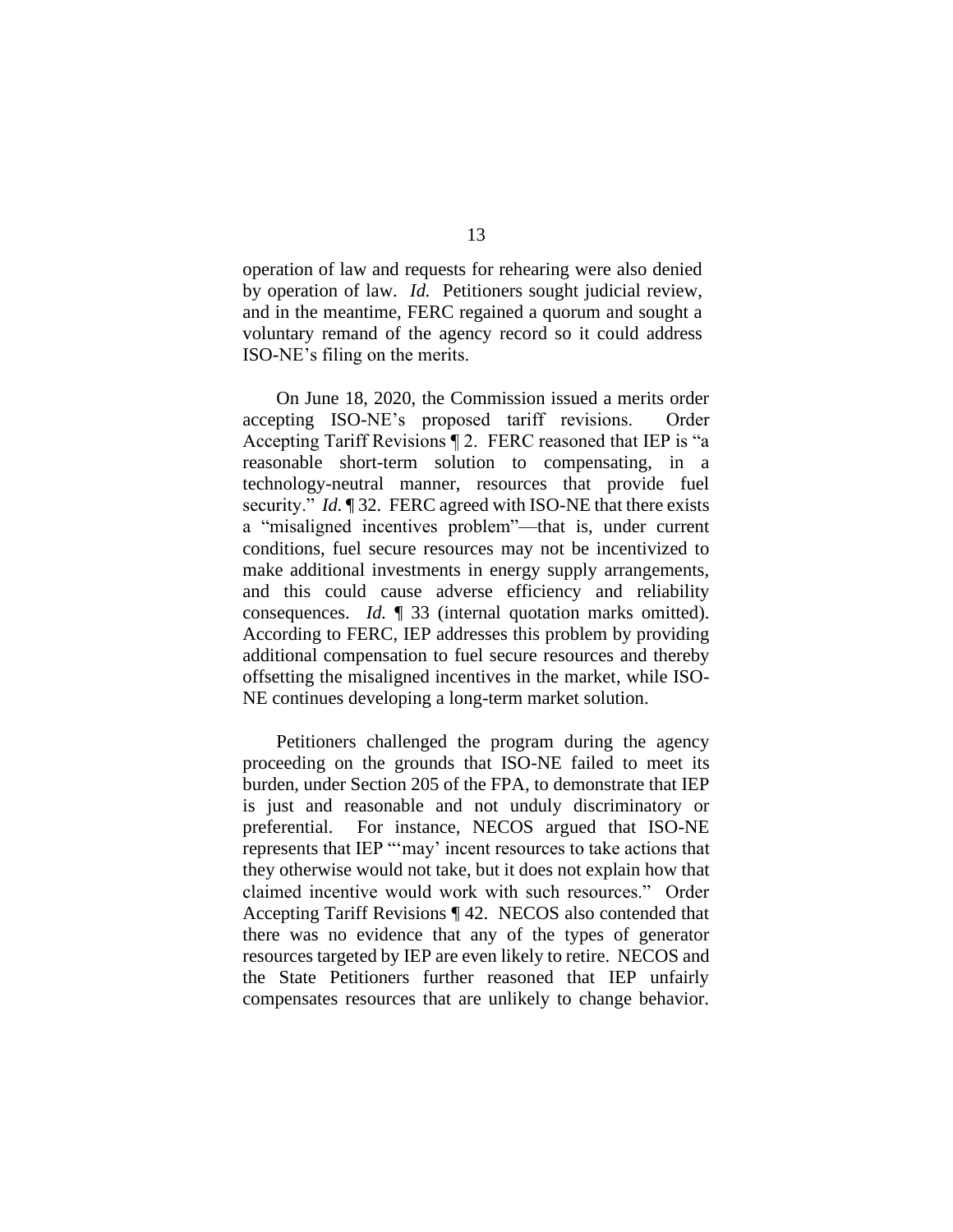*See id.* ¶ 48 ("New Hampshire Parties argue that the Inventoried Energy Program is unjust and unreasonable because it would result in additional compensation being paid to certain resources"—including nuclear, coal, biomass, and hydroelectric generators—"to provide energy to the system that those resources already provide in the normal course of their operations in response to wholesale market prices."). Petitioners also challenged IEP because ISO-NE failed to demonstrate how it would benefit consumers or why its high costs were justified, because IEP would result in discriminatory and preferential rates, and because it arbitrarily excludes most renewable resources. Accordingly, based on these various grounds, complainants participating in the agency proceeding asked the Commission to reject ISO-NE's proposal.

In the June 2020 order, FERC addressed the arguments Petitioners raised in their requests for rehearing of the August 2019 Notice. The Commission ultimately disagreed with Petitioners' arguments and determined that IEP is just and reasonable. FERC took no issue with ISO-NE's failure to demonstrate a need for IEP with a detailed cost-benefit analysis based on its determination that such an analysis was not required. In relevant part, FERC explained that IEP is a shortterm measure that resolves fuel security concerns presented in the 2018 Operational Fuel Security Analysis by compensating fuel-secure resources.

With respect to the argument that IEP unfairly compensates generators that are unlikely to be incentivized to change behavior or provide a reliability benefit, the Commission summarily determined that "it is just and reasonable to provide similar compensation for similar service." *Id.* ¶ 62. FERC distinguished IEP from previous winter energy risk-mitigation efforts, such as Pay-for-Performance and the Winter Reliability Program, reasoning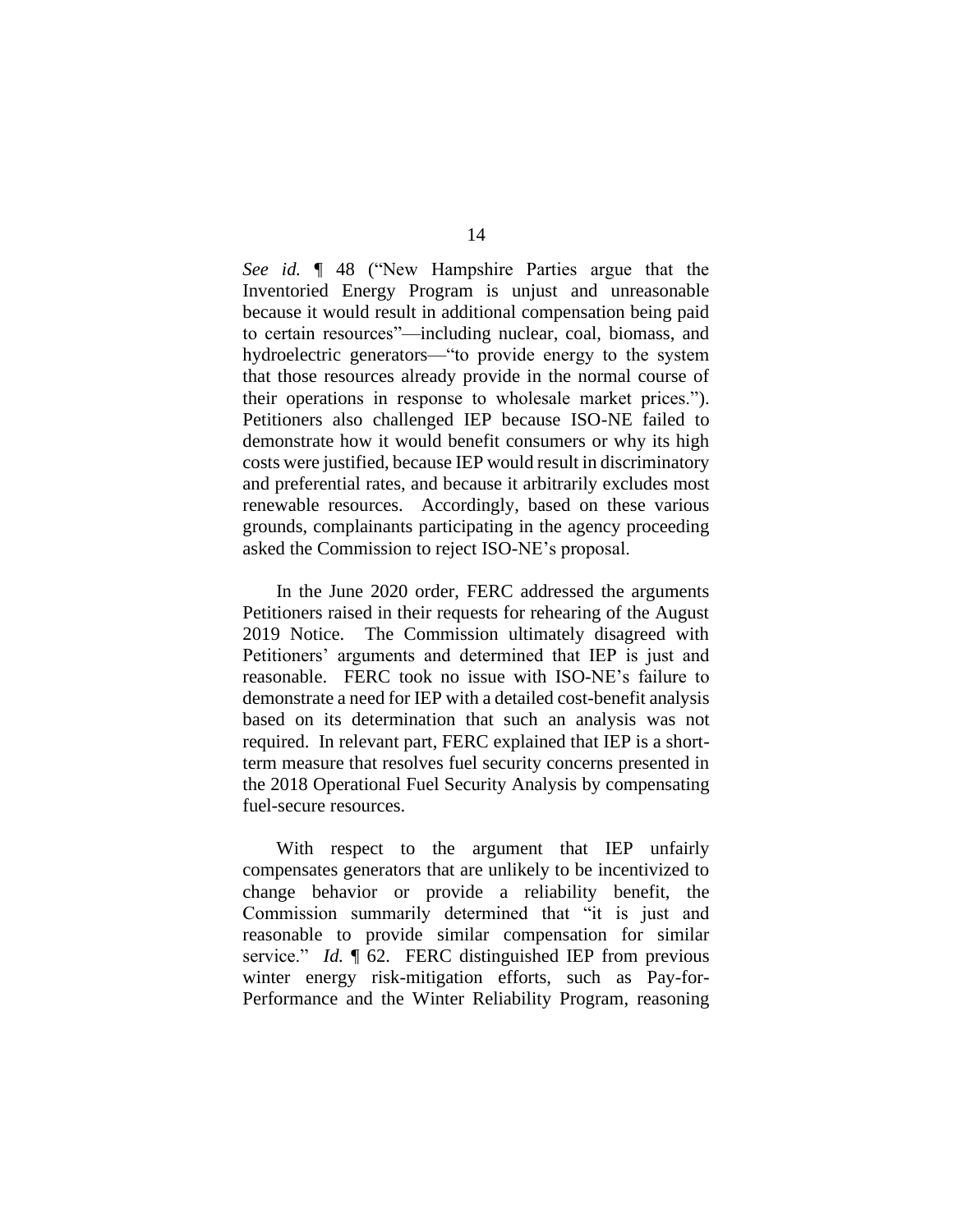that IEP "is aimed at compensating resources for a specific reliability attribute for which they are not currently compensated to address the misaligned incentives problem that ISO-NE identified." *Id.*The Commission went on to explain that

> Unlike the winter reliability programs, the Inventoried Energy Program includes a forward component that will allow resources to account for the program's revenue in making retirement and other de-list bid decisions. Accordingly, we find it just and reasonable for the program to allow broader eligibility. Moreover, we disagree with NECOS that approval of the Inventoried Energy Program is problematic because the incentives are not "reasonably calibrated to the behavior sought to be induced by the incentives." As we note above, we agree with ISO-NE that the current market design contains a misaligned incentives problem, such that fuel secure resources may not be sufficiently incented to make additional investments in energy supply arrangements, which may have adverse efficiency and reliability consequences under the existing market rules. However, we find that, by providing additional compensation to fuel secure resources, the Inventoried Energy Program is a short-term solution that helps address the misaligned incentives problem that currently exists in the Tariff.

*Id.* The Commission thus concluded that the program reasonably makes compensation incentives available to a variety of generators that can provide inventoried energy; is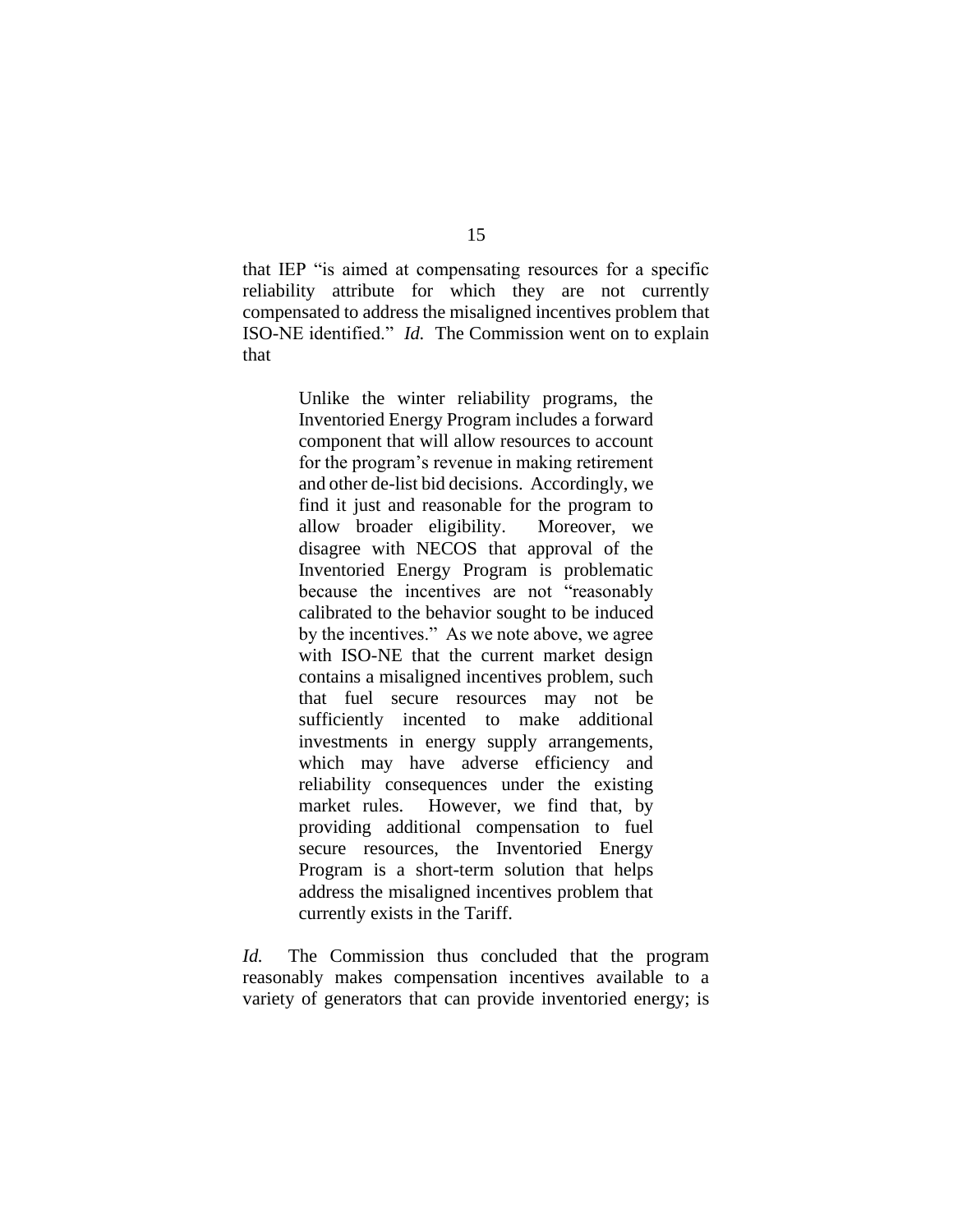designed to motivate generators contemplating retirement to stay in the market; and could increase the likelihood that financially secure generators will maintain adequate fuel supplies during periods of system stress. Commissioner Glick dissented and reasoned that he was "troubled by the evidence in the record that the program will hand out tens of millions of dollars to nuclear, coal, and hydropower generators without any indication that those payments will cause the slightest change in those generators' behavior." Dissent from Order Accepting Tariff Revisions ¶ 1. "Handing out money for nothing is a windfall, not a just and reasonable rate." *Id.*

On August 20, 2020, requests for the rehearing of the June 2020 order were denied by operation of law. *See* August 2020 Notice. Many complainants who challenged ISO-NE's IEP proposal in the agency proceeding—NECOS, State Petitioners, and Environmental Petitioners—petitioned for judicial review of FERC's June 2020 order as well as the other notices.

# **III.**

Section 205 of the FPA, codified at 16 U.S.C. § 824d, "confers upon FERC the duty to ensure that wholesale energy rates and services are just and reasonable." *FirstEnergy Serv. Co. v. FERC*, 758 F.3d 346, 348 (D.C. Cir. 2014) (citing 16 U.S.C. § 824d(a)). "No public utility under FERC's jurisdiction may 'make or grant any undue preference or advantage to any person or subject any person or subject any person to any undue prejudice or disadvantage' in establishing rates." *Id.* (quoting 16 U.S.C. § 824d(b)). Furthermore, section 205 "requires regulated utilities to file with the Commission tariffs outlining their rates for FERC's approval." *Id.* (citing 16 U.S.C. § 824d(c)). As the filing utility, ISO-NE bore the burden of showing that the rates were just and reasonable. 16 U.S.C. § 824d(e).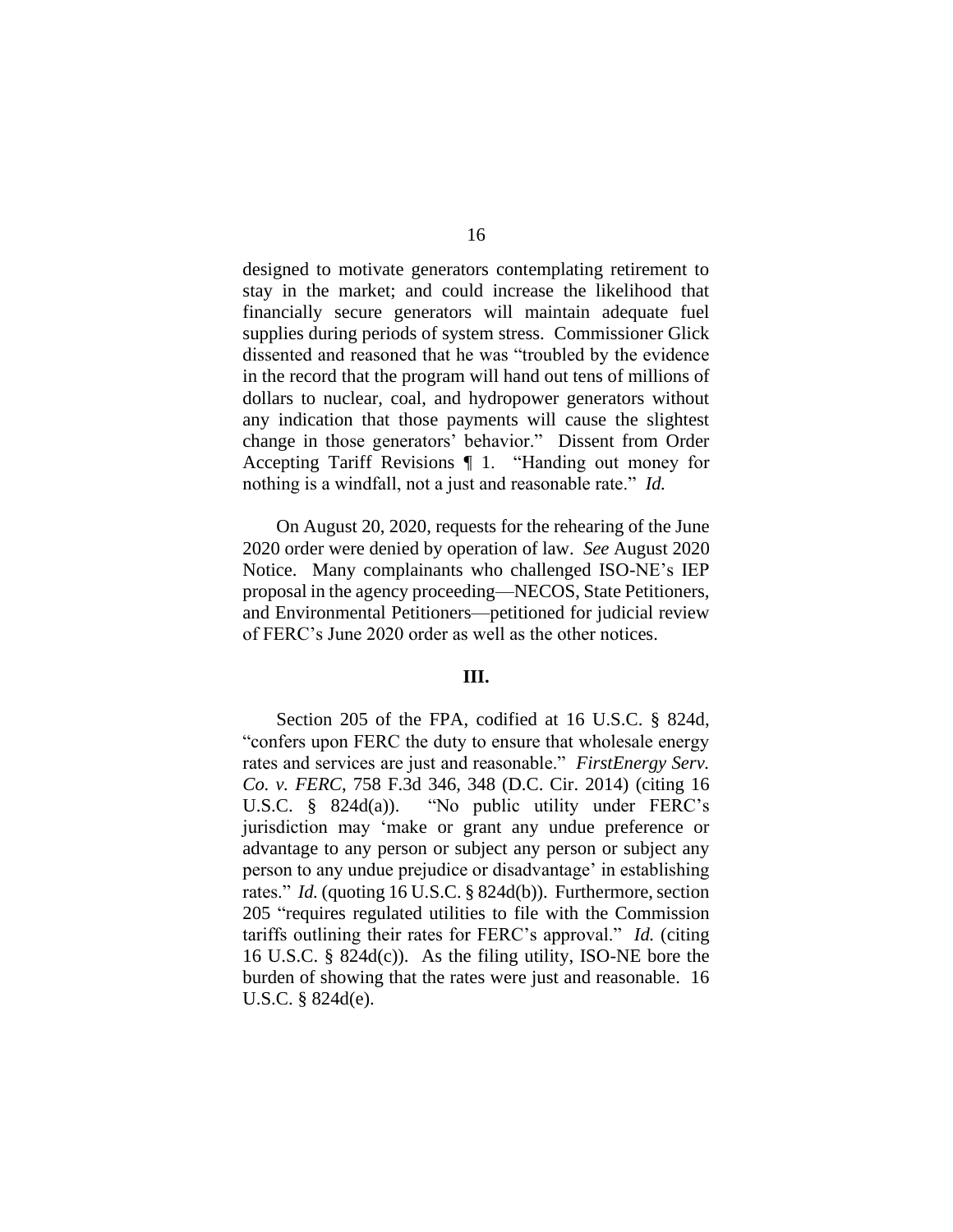"The statutory requirement that rates be 'just and reasonable' is obviously incapable of precise judicial definition, and we afford great deference to the Commission in its rate decisions." *Morgan Stanley Cap. Grp. Inc. v. Pub. Util. Dist. No. 1 of Snohomish Cnty.*, 554 U.S. 527, 532 (2008). "Due to practical challenges and myriad divergent interests, FERC must be given the latitude to balance the competing considerations and decide on the best resolution in its regulation of electricity markets." *NEPGA*, 881 F.3d at 210 (internal quotation marks and citation omitted). Furthermore, "Congress has entrusted the regulation of the electricity industry to FERC, not to the courts." *Id.* (internal quotation marks and citation omitted). "Therefore, a presumption of validity . . . attaches to each exercise of the Commission's expertise." *Id.* (internal quotation marks and citation omitted).

Nevertheless, "[w]hile afforded wide latitude in ratesetting due to its expertise and broad statutory mandate, FERC—like all agencies—must engage in reasoned decisionmaking" mandated by the Administrative Procedure Act, 5 U.S.C. § 706(2)(A). *NEPGA*, 881 F.3d at 210. The Administrative Procedure Act's arbitrary-and-capricious standard "requires the agency to 'examine the relevant data and articulate a satisfactory explanation for its action including a rational connection between the facts found and the choice made.'" *Id.* (quoting *Motor Vehicle Mfrs. Ass'n v. State Farm Mut. Auto. Ins. Co.*, 463 U.S. 29, 43 (1983)). The Commission's factual findings will be upheld if supported by substantial evidence. 16 U.S.C. § 825*l*(b).

Moreover, "[i]t is well established that the Commission must respond meaningfully to the arguments raised before it." *NEPGA*, 881 F.3d at 210 (internal quotation marks and citations omitted). In addition, "[i]t is textbook administrative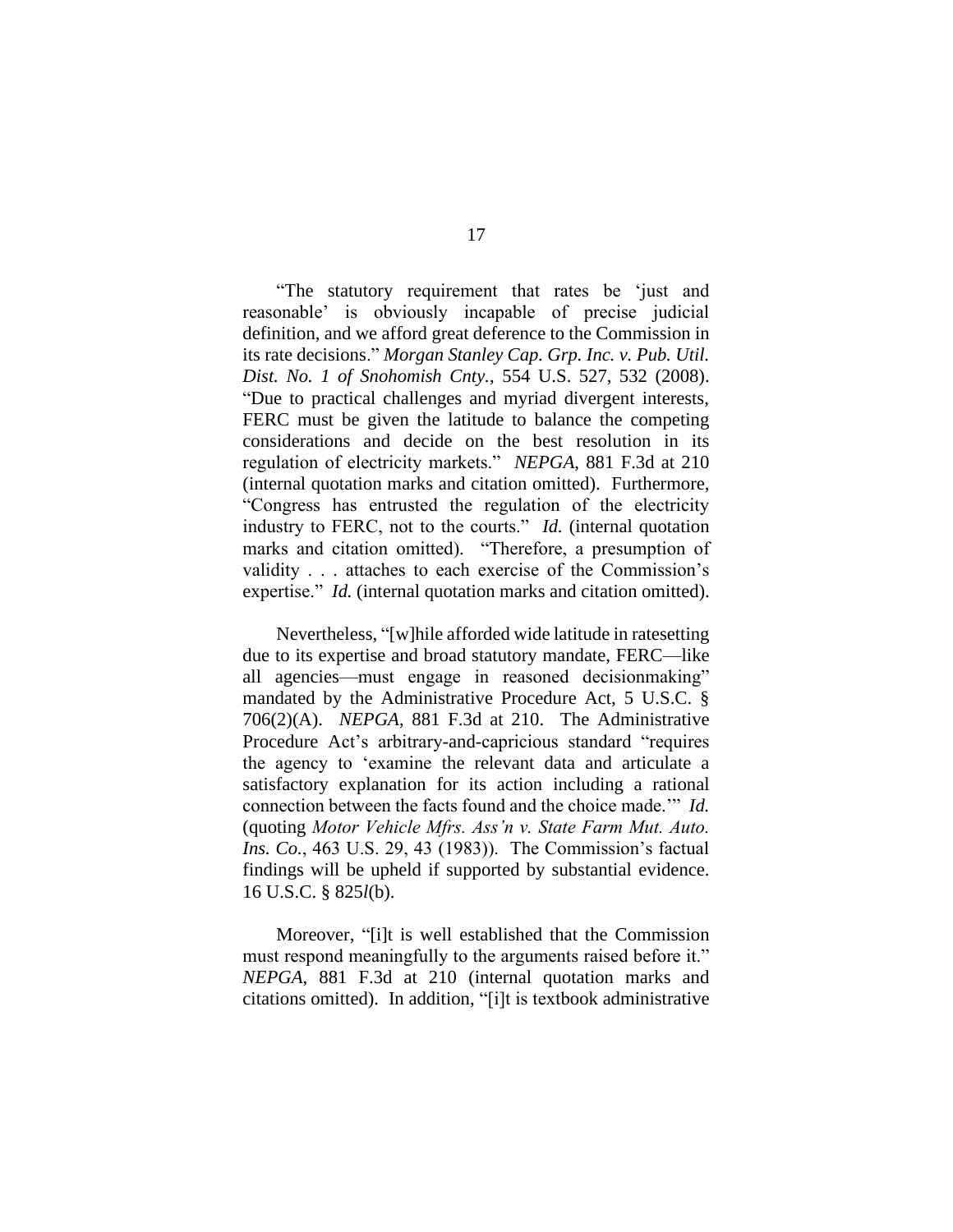law that an agency must provide a reasoned explanation for departing from precedent or treating similar situations differently." *Id.* (cleaned up). To be sure, FERC "need not demonstrate to a court's satisfaction that the reasons for [a] new policy are *better* than the reasons for the old one," but the Commission must "ordinarily . . . display awareness that it *is* changing position." *FCC v. Fox Television Stations, Inc.*, 556 U.S. 502, 515 (2009) (emphasis in original). "An agency may not, for example, depart from a prior policy *sub silentio* or simply disregard rules that are still on the books." *Id.*  "Although case-by-case adjudication sometimes results in decisions that seem at odds but can be distinguished on their facts, it is the agency's responsibility to provide a reasoned explanation of why those facts matter." *NEPGA*, 881 F.3d at 211.

### **A.**

"While FERC does not contest standing, we have an 'independent obligation to assure ourselves that standing exists.'" *Exelon Corp. v. FERC*, 911 F.3d 1236, 1240 (D.C. Cir. 2018) (quoting *Summers v. Earth Island Inst.*, 555 U.S. 488, 499 (2009)) (alteration accepted). In this case, we conclude that it does. Article III standing is both a constitutional and statutory requirement for reviewing the petitions in this case. "As a constitutional matter, we must assure ourselves that this is the type of dispute susceptible of judicial resolution and appropriate for the exercise of judicial power." *Orangeburg, S.C. v. FERC*, 862 F.3d 1071, 1077 (D.C. Cir. 2017). "As a statutory matter, the Federal Power Act affords judicial review only to those parties 'aggrieved' by an order issued by FERC, 16 U.S.C. § 825*l*(b), and a party is 'aggrieved' only if it has Article III standing." *Id.* (citation omitted).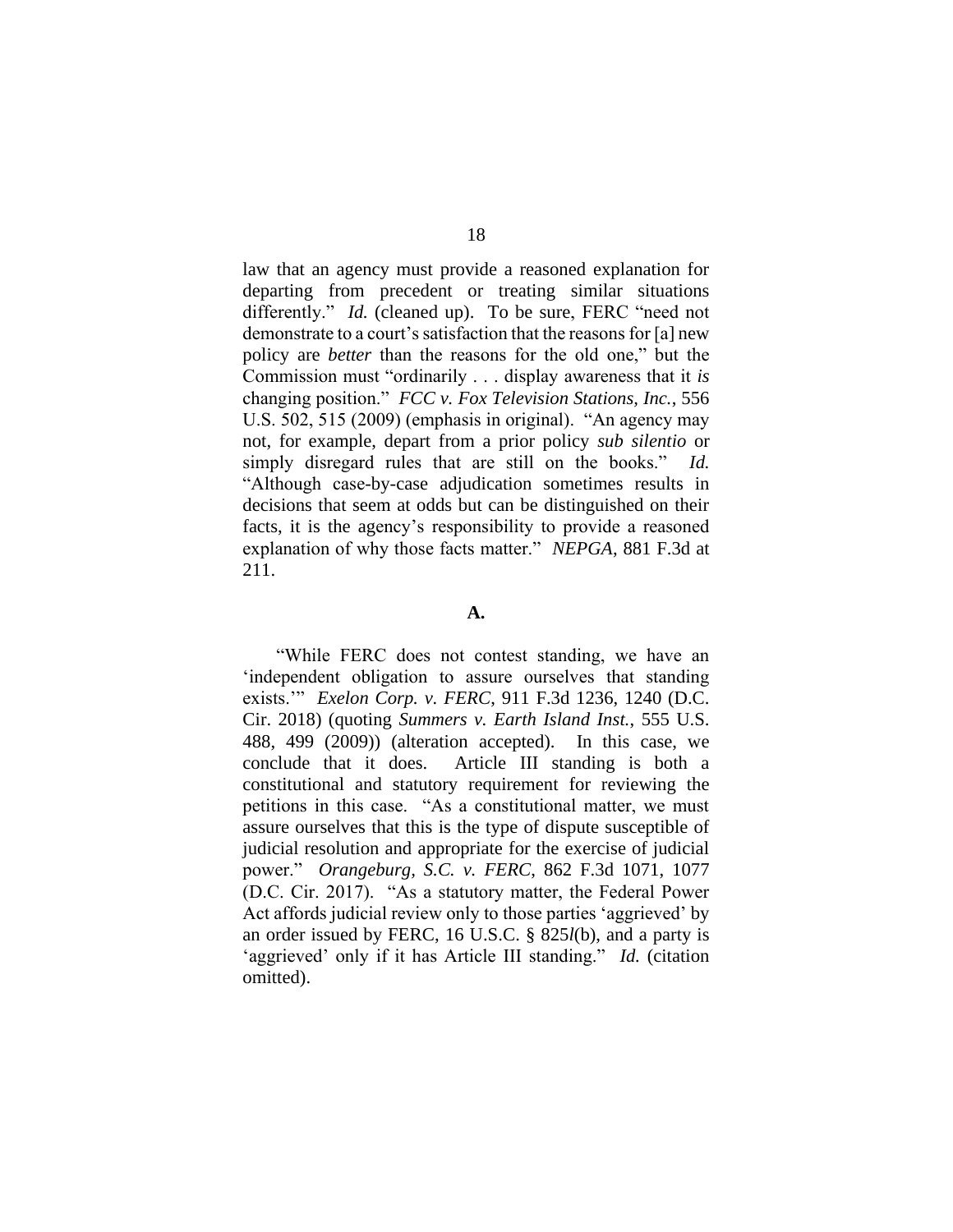To establish Article III standing, Petitioners must satisfy a familiar three-part test: (1) "an injury in fact"; (2) "fairly traceable to the challenged agency action"; (3) "that will likely be redressed by a favorable decision." *Kansas Corp. Comm'n v. FERC*, 881 F.3d 924, 929 (D.C. Cir. 2018) (citing *Lujan v. Defenders of Wildlife*, 504 U.S. 555, 560–61 (1992)).

Where there are multiple plaintiffs who assert overlapping arguments, at least one petitioner must have standing to seek each form of relief requested in the petitions for review. *Nat'l Ass'n of Regul. Util. Commissioners v. FERC*, 964 F.3d 1177, 1184 (D.C. Cir. 2020). Here, both NECOS and the State Petitioners have standing. First, NECOS has established an imminent injury-in-fact because it represents eighteen electrical utilities that will be expected to pay ISO-NE's designated rates under IEP and a municipal lighting plant cooperative that was a party to the proceedings before FERC. *Midwest ISO Transmission Owners v. FERC*, 373 F.3d 1361, 1367 (D.C. Cir. 2004); *Carpenters Indus. Council v. Zinke*, 854 F.3d 1, 5–9 (D.C. Cir. 2017). Next, State Petitioners have established an imminent injury-of-fact because they represent the interests of the states in protecting their citizens and electric ratepayers in the traditional government field of utility regulation. *Maryland People's Counsel v. FERC*, 760 F.2d 318, 321 (D.C. Cir. 1985). With respect to the causational element of Article III standing, these imminent injuries are traceable to FERC's approval of IEP. Ordering the relief sought—granting their petitions, vacating FERC's approval of ISO-NE's tariff provisions implementing IEP, and remanding to the Commission—would redress their imminent injuries by maintaining the status quo with respect to the Northeast's electricity rates. We conclude that NECOS and the State Petitioners have established Article III standing, and so we need not address whether the Environmental Petitioners also have standing.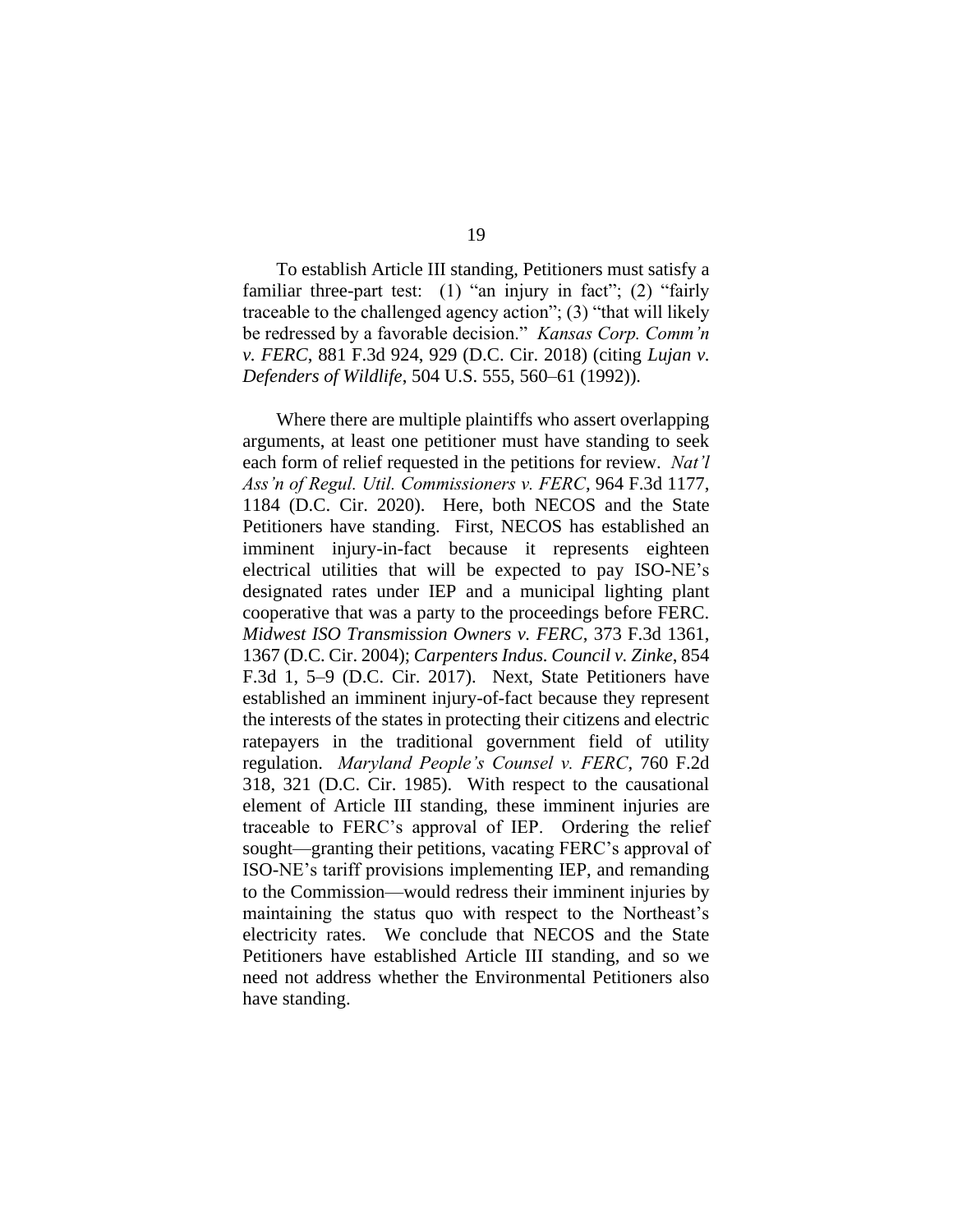**B.**

20

Next, we consider the merits of the petitions. Petitioners challenge several aspects of IEP. We reject all of the challenges except one.

Most broadly, Petitioners attack IEP itself. Among other things, they contend that it does not effectively address a pressing fuel security risk, that it unnecessarily duplicates other programs addressed to fuel security in New England, and that its total costs are unreasonable. We find the Commission's reasoning on these points to be adequate, and so we reject these challenges.

Petitioners fare better in their narrower challenge to one aspect of IEP—that it "adds approximately \$40 million per year in new payments to nuclear, coal, biomass, and eligible hydroelectric resources notwithstanding that these resources are unlikely to change their behavior in response to these payments."NECOS Opening Br. 23.

FERC failed to respond adequately to this argument, most notably the concern that IEP will not incentivize nuclear, coal, biomass, and hydroelectric resources to change their standard practices. *See PSEG Energy Res. & Trade LLC*, 665 F.3d at 208. Instead, the Commission summarily accepted ISO-NE's contention that IEP's broad eligibility is appropriate because it provides "similar compensation for similar service." Order Accepting Tariff Revisions ¶ 62. "This [response] completely disregards the core of petitioners' theory[,]" that IEP is overly inclusive and will give windfall payments to biomass, hydroelectric, nuclear, and coal generating resources. *See Dynegy Midwest Generation, Inc. v. FERC*, 633 F.3d 1122,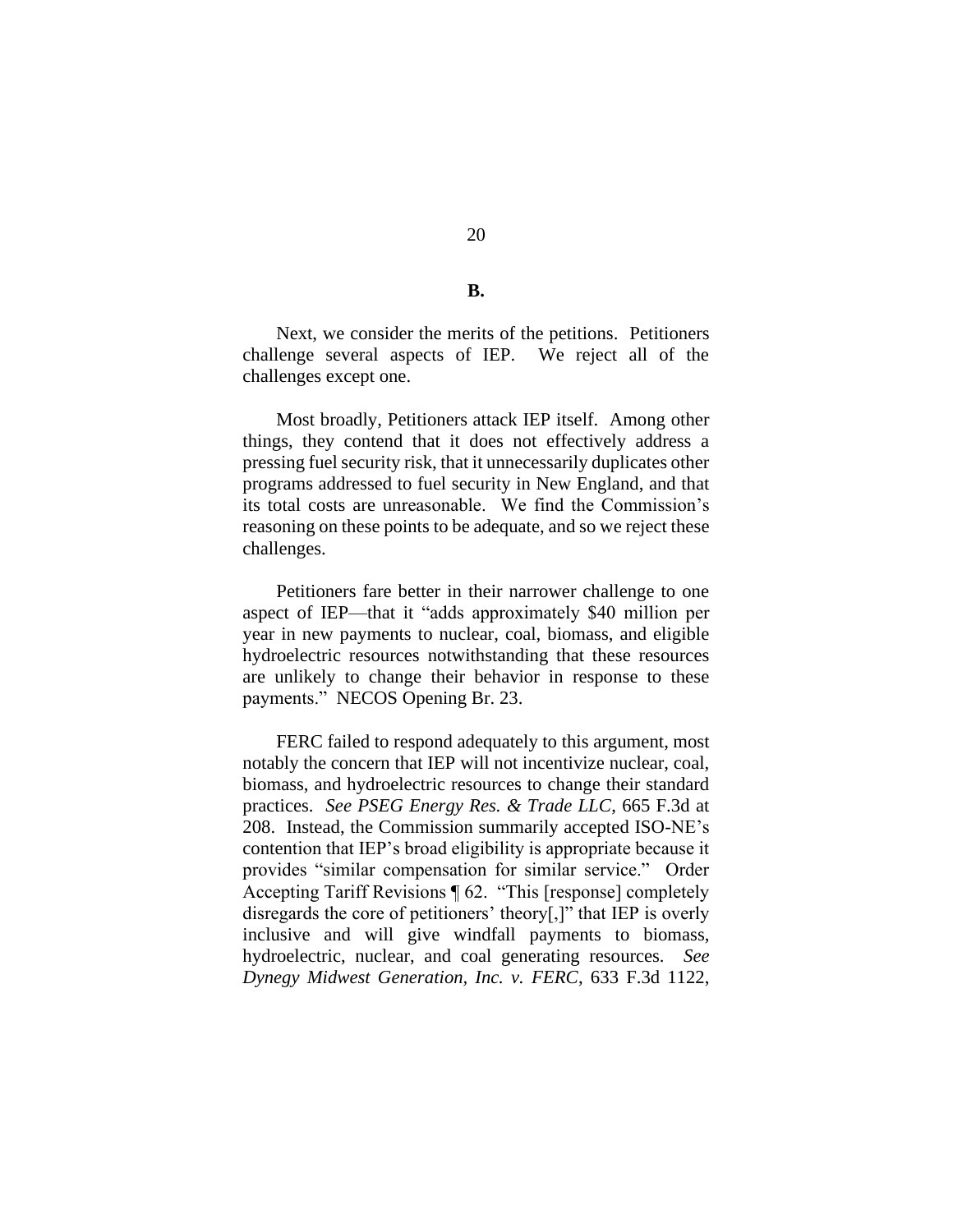1127 (D.C. Cir. 2011). In sum, FERC neglected its duties to provide a reasoned analysis for approving IEP.

In addition, FERC's approval of IEP's inclusion of biomass, coal, hydroelectric, and coal resources thwarts the agency's own "longstanding policy that rate incentives must be prospective and that there must be a connection between the incentive and the conduct meant to be induced." *San Diego Gas & Elec. Co. v. FERC*, 913 F.3d 127, 137 (D.C. Cir. 2019) (internal quotation marks and citation omitted). In that regard, this Court has long held that "[a] reward for past behavior . . . does not induce future efficiency and benefit consumers." *Id.* at 138 (internal quotation marks and citation omitted). "Our review of rate-based incentive programs has never questioned the obvious proposition that the Commission will not, and cannot, create incentives to motivate conduct that has already occurred." *Id.* (internal quotation marks and citations omitted). Above all, the Commission has emphasized that "[t]he function of an incentive is to encourage action that has not yet occurred." *San Diego Gas & Elec. Co.*, 157 FERC ¶ 61,056, at P 15 (Oct. 26, 2016), *aff'd sub nom. San Diego Gas & Elec. Co. v. FERC*, 913 F.3d 127 (D.C. Cir. 2019). IEP's compensation scheme simply misses the mark.

Furthermore, FERC's rationale for compensating generators that are unlikely to change behavior—because IEP is designed to provide "similar compensation for similar service"—is not compelling, especially in light of the agency's precedent. Order Accepting Tariff Revisions ¶ 62. As mentioned, in 2016, FERC concluded that compensating "resources that do not provide any additional benefit to winter reliability for the sake of fuel neutrality alone" is inappropriate. Order Denying Rehearing ¶ 13. But in its June 2020 order, FERC did not make any attempt to explain why it now believes it is appropriate for ISO-NE to compensate generators that are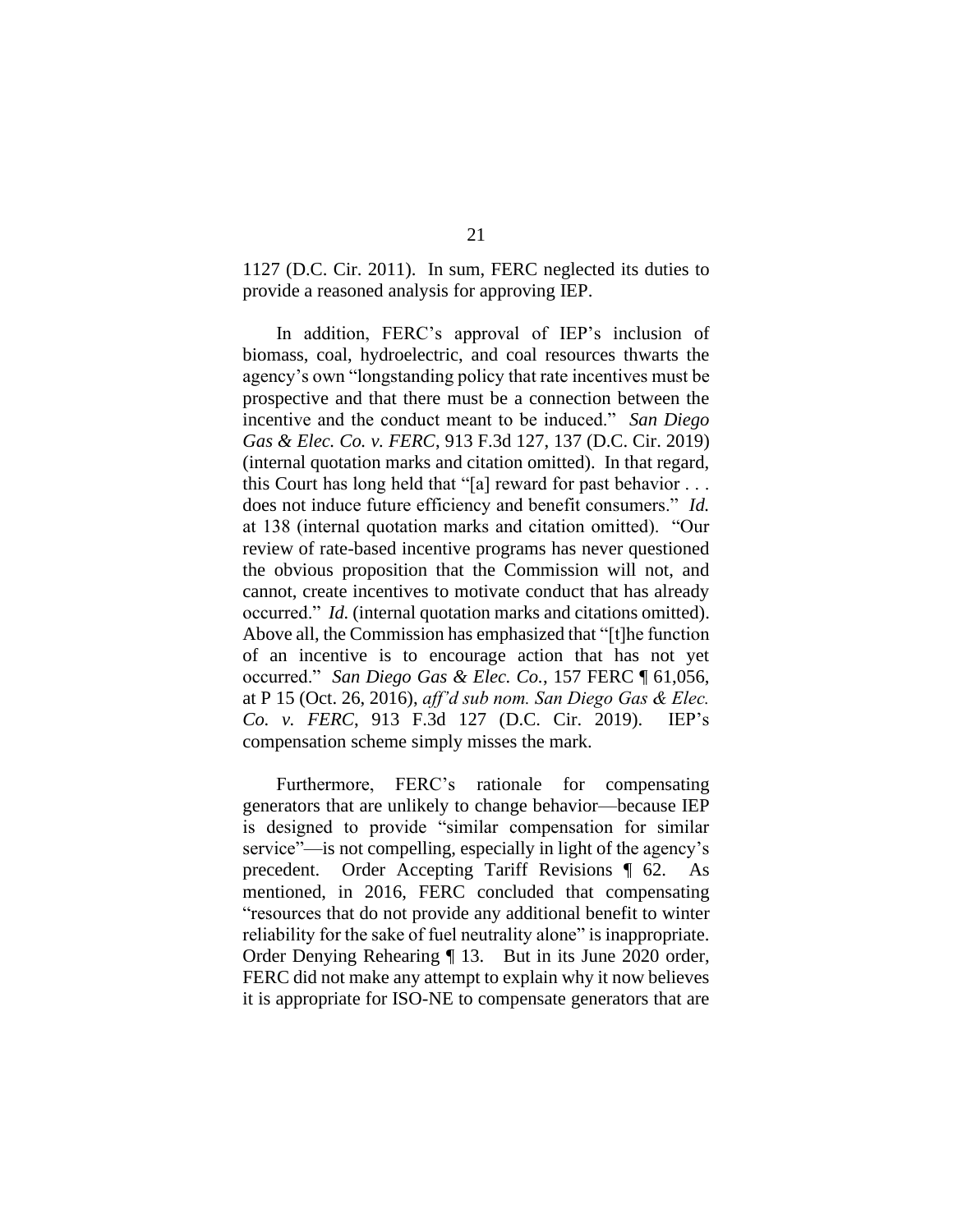unlikely to respond to payment incentives or otherwise increase winter energy security.

Thus, the Commission's analysis in this case contradicts its past rejection of ISO-NE's proposal to compensate generators that will not change behavior in response to program compensation. *See* Order Denying Rehearing ¶ 13. Although FERC is entitled to change its position on whether resources that are unlikely to respond to compensation incentives should be included in winter energy reliability solutions, it "may not . . . depart from a prior policy *sub silentio*." *Fox Television Stations, Inc.*, 556 U.S. at 515 (citation omitted); *see also Sw. Airlines Co. v. FERC*, 926 F.3d 851, 856 (D.C. Cir. 2019) ("But however the agency justifies its new position, what it may not do is gloss over or swerve from prior precedents without discussion.") (cleaned up). There is nothing in the June 2020 Order that "display[s] awareness that [FERC] is changing position" on this issue and as such demonstrates a lack of reasoned decisionmaking. *Fox Television Stations, Inc.*, 556 U.S. at 515; *NEPGA*, 881 F.3d at 211 ("Although case-by-case adjudication sometimes results in decisions that seem at odds but can be distinguished on their facts, it is the agency's responsibility to provide a reasoned explanation of why those facts matter."); *PPL Wallingford Energy LLC v. FERC*, 419 F.3d 1194, 1198 (D.C. Cir. 2005) ("We have stressed that '[u]nless the [agency] answers objections that on their face seem legitimate, its decision can hardly be classified as reasoned.'") (quoting *Canadian Ass'n of Petroleum Producers v. FERC*, 254 F.3d 289, 299 (D.C. Cir. 2001)). Instead of grappling with Petitioners' concerns about IEP's windfall payments to generating resources, FERC swept them under the rug. "It [was] arbitrary and capricious to ignore such matters." *See Fox Television Stations, Inc.*, 556 U.S. at 515.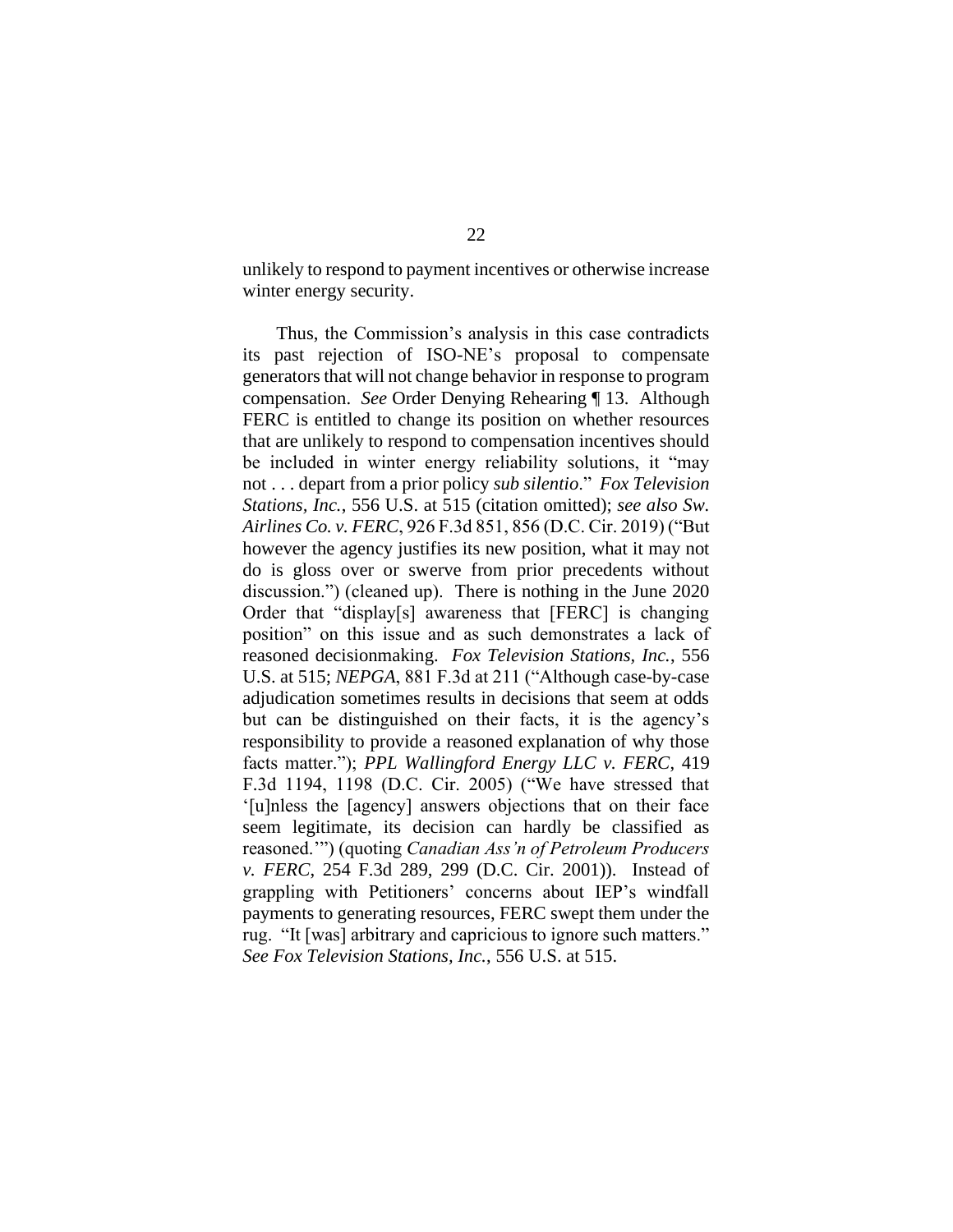In reviewing FERC's June 2020 Order, we conclude that FERC approved IEP without adequately considering legitimate objections from complainants who pointed out that it would result in windfall payments to nuclear, coal, biomass, and hydroelectric resources. "If continued unchecked, [IEP] would create an impression that the agency is engaging in an uncontrolled giveaway . . . without Congressional warrant . . .

and that the courts were abdicating their review responsibility." *Pub. Serv. Comm'n of N.Y. v. FERC*, 589 F.2d 542, 560 (D.C. Cir. 1978). Accordingly, we conclude that the June 2020 order's acceptance of compensation incentives—for a distinct category of generators that are unlikely to respond to those incentives—was arbitrary and capricious. As noted above, however, we do not believe that the Commission acted arbitrarily or capriciously in approving other aspects of IEP. We therefore turn next to determining the appropriate remedy.

## **IV.**

On judicial review, whether an agency order is severable turns on the agency's intent. *Sierra Club v. FERC*, 867 F.3d 1357, 1367 (D.C. Cir. 2017) (citing *Epsilon Elecs., Inc. v. U.S. Dep't of Treasury*, 857 F.3d 913, 929 (D.C. Cir. 2017)). "Where there is substantial doubt that the agency would have adopted the same disposition regarding the unchallenged portion if the challenged portion were subtracted, partial affirmance is improper." *North Carolina v. FERC*, 730 F.2d 790, 796 (D.C. Cir. 1984); *see also Davis Cnty. Solid Waste Mgmt. v. EPA*, 108 F.3d 1454, 1459 (D.C. Cir. 1997); *New Jersey v. EPA*, 517 F.3d 574, 583–84 (D.C. Cir. 2008). Additionally, a reviewing court must consider "whether the remainder of the regulation could function sensibly without the stricken provision." *MD/DC/DE Broad. Ass'n v. FCC*, 236 F.3d 13, 22 (D.C. Cir. 2001) (citing *K Mart Corp. v. Cartier, Inc.*, 486 U.S. 281, 294 (1988)); *see* 3 Kristin E. Hickman &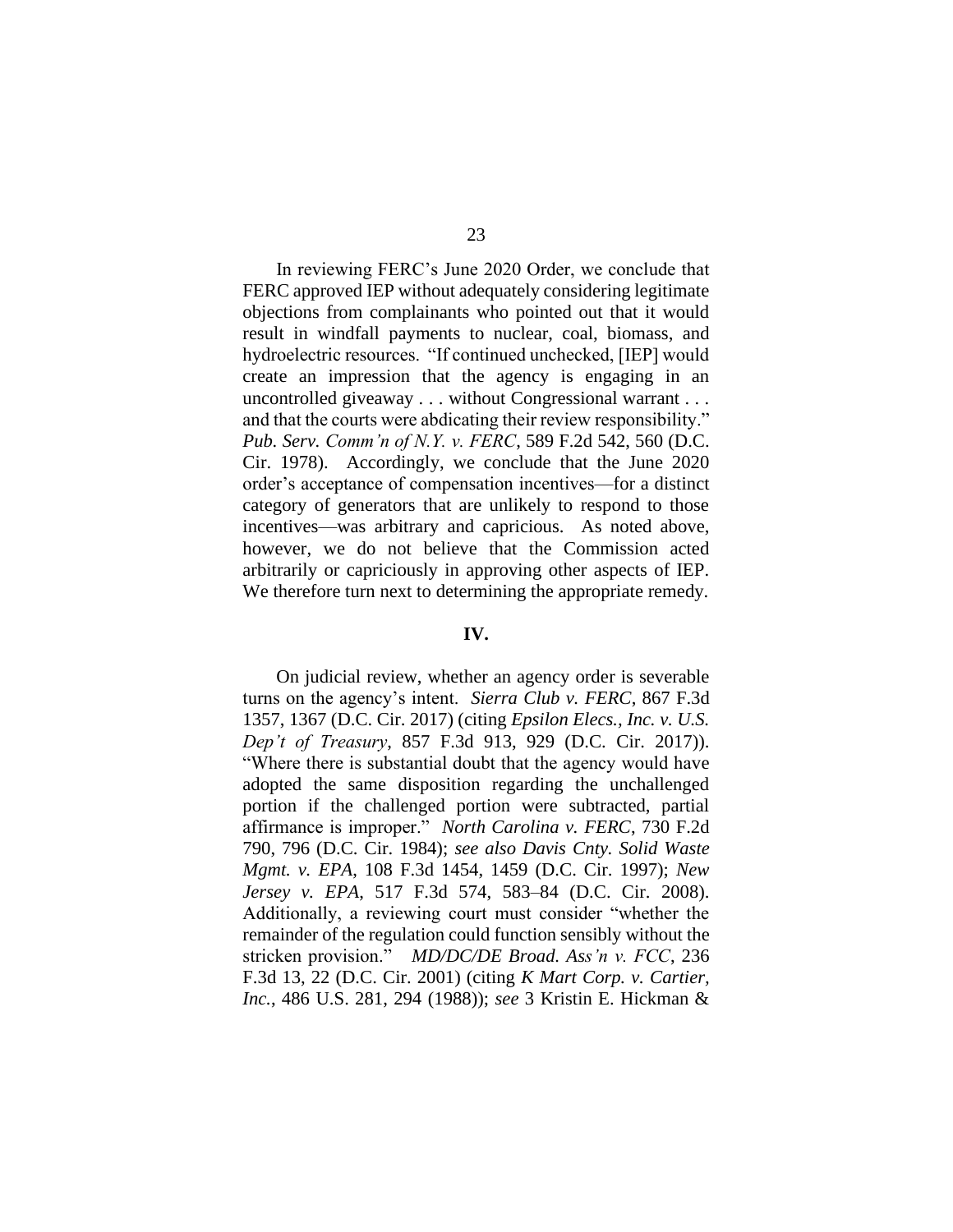Richard J. Pierce, Jr., Administrative Law Treatise § 20.3 (6th ed. 2019) (collecting cases where courts have vacated a segment of an agency's rule or final order and otherwise remanded to the agency) (citing *Arizona Pub. Serv. Co. v. EPA*, 562 F.3d 1116 (10th Cir. 2009) and *Sorensen Commc'ns Inc. v. FCC*, 755 F.3d 702 (D.C. Cir. 2014)).

In essence, to extract the agency's intent, we ask whether there is substantial doubt that FERC would have adopted IEP if it omitted—from the outset—resources that would not change their behavior in response to IEP. Although none of the applicable cases definitively establish what is sufficient to show "substantial doubt," we have previously considered whether the challenged portion of the agency order "is in any way intertwined" with the unchallenged portion of the order or if "they operate entirely independently of one another." *Davis Cnty.*, 108 F.3d at 1459 (internal quotation marks and citation omitted); *Carlson*, 938 F.3d at 351; *Epsilon Elecs.*, 857 F.3d at 929; *Telephone & Data Sys., Inc. v. FCC*, 19 F.3d 42, 50 (D.C. Cir. 1994). Our precedent reflects that the heart of the inquiry is whether "'there is substantial doubt that the agency would have adopted'" IEP if it had never included nuclear, biomass, coal, and hydroelectric generators in the first place "'on its own'" and whether IEP can "function sensibly" without them. *New Jersey*, 517 F.3d at 584 (quoting *Davis Cnty.*, 108 F.3d at 1459); *North Carolina*, 730 F.2d at 796; *Sierra Club*, 867 F.3d at 1366–67; *Am. Fuel & Petrochemical Mfrs. v. EPA*, 3 F.4th 373, 384 (D.C. Cir. 2021).

For the reasons explained below, we determine that the Commission's June 18, 2020 order is severable with respect to IEP's inclusion of coal, nuclear, biomass, and hydroelectric generators and therefore partial vacatur of the Commission's approval of IEP is appropriate. Based on the record before us, there is not "substantial doubt" that the agency would have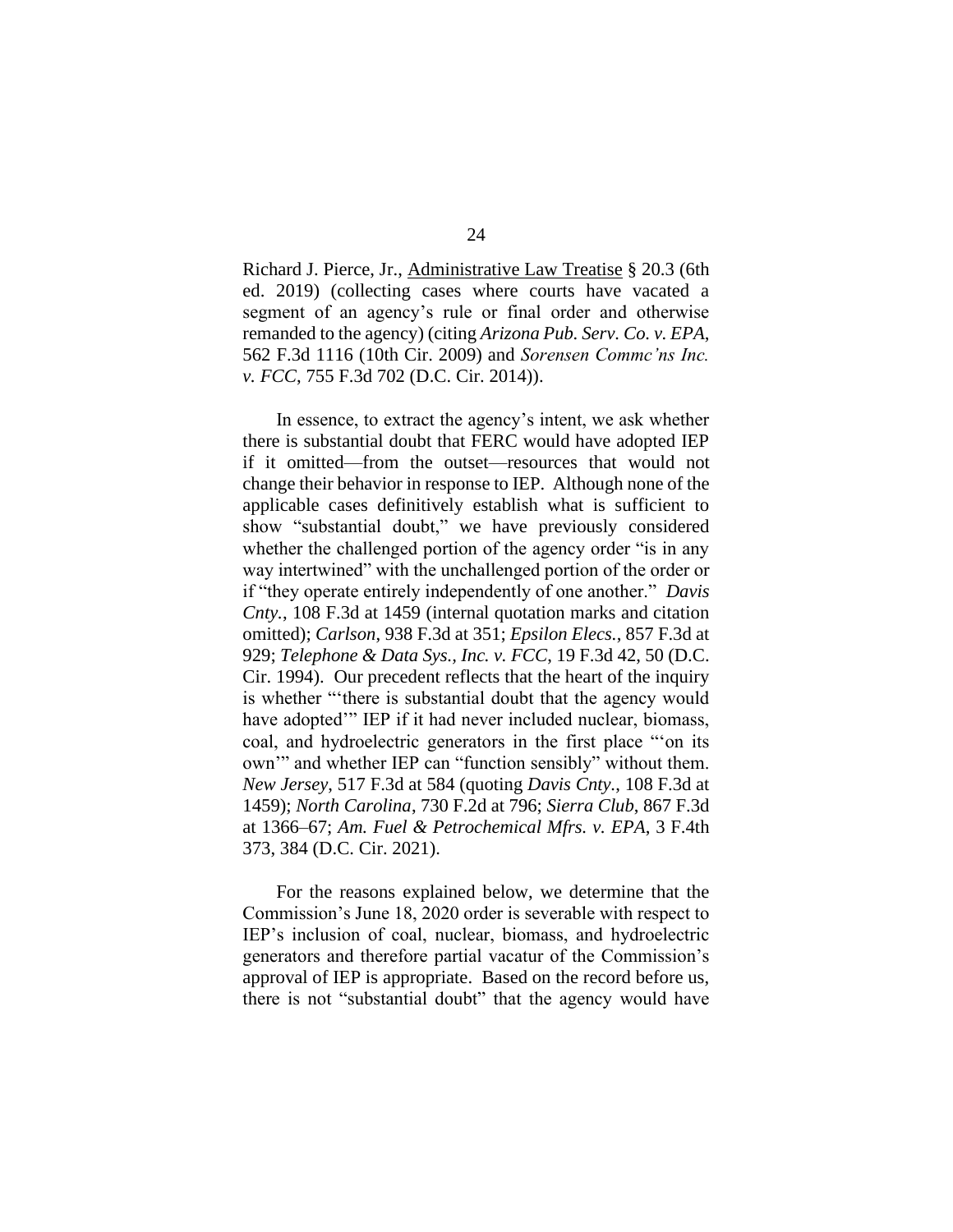adopted IEP without the inclusion of nuclear, coal, biomass, and hydroelectric generators "on its own." *See Davis Cnty.*, 108 F.3d at 1459. We believe FERC "would have adopted the same disposition"—meaning that it would have approved IEP—even if ISO-NE had not proposed to include compensation for nuclear, coal, biomass, and hydroelectric generators in the first place. *See Carlson v. Postal Regul. Comm'n*, 938 F.3d 337, 351 (D.C. Cir. 2019). Moreover, the parts of the FERC order approving IEP that remain in place can "function sensibly without the stricken provision[s]" of IEP. *See id.* at 351 (internal quotation marks and citations omitted).

To be sure, in its Order, FERC did not explicitly address whether any portion of IEP was severable. *Cf. Am. Fuel*, 3 F.4th at 384.

Even so, the June 2020 order makes clear that the agency's primary concern is addressing the Northeast's imminent and dire fuel energy security risk with a stopgap, short-term solution to a "misaligned incentives problem." Order Accepting Tariff Revisions ¶ 62. FERC does not say outright that the coal, nuclear, biomass, and hydroelectric generators face a "misaligned incentives problem" so it is conceivable that FERC could have concluded that their exclusion would not necessarily detract from IEP's overall goal. But more significantly, there are other categories of generators in the program that would meet ISO-NE's proposed conditions for selling inventoried energy, including oil, refuse, and natural gas generators. Thus, we do not believe there is substantial doubt that FERC would have approved IEP had the coal, nuclear, biomass, and hydroelectric generators not been included from the start. Under those circumstances, the administrative record supports the finding that in FERC's view, IEP could still be fairly described as "a short-term solution that helps address the misaligned incentives problem that currently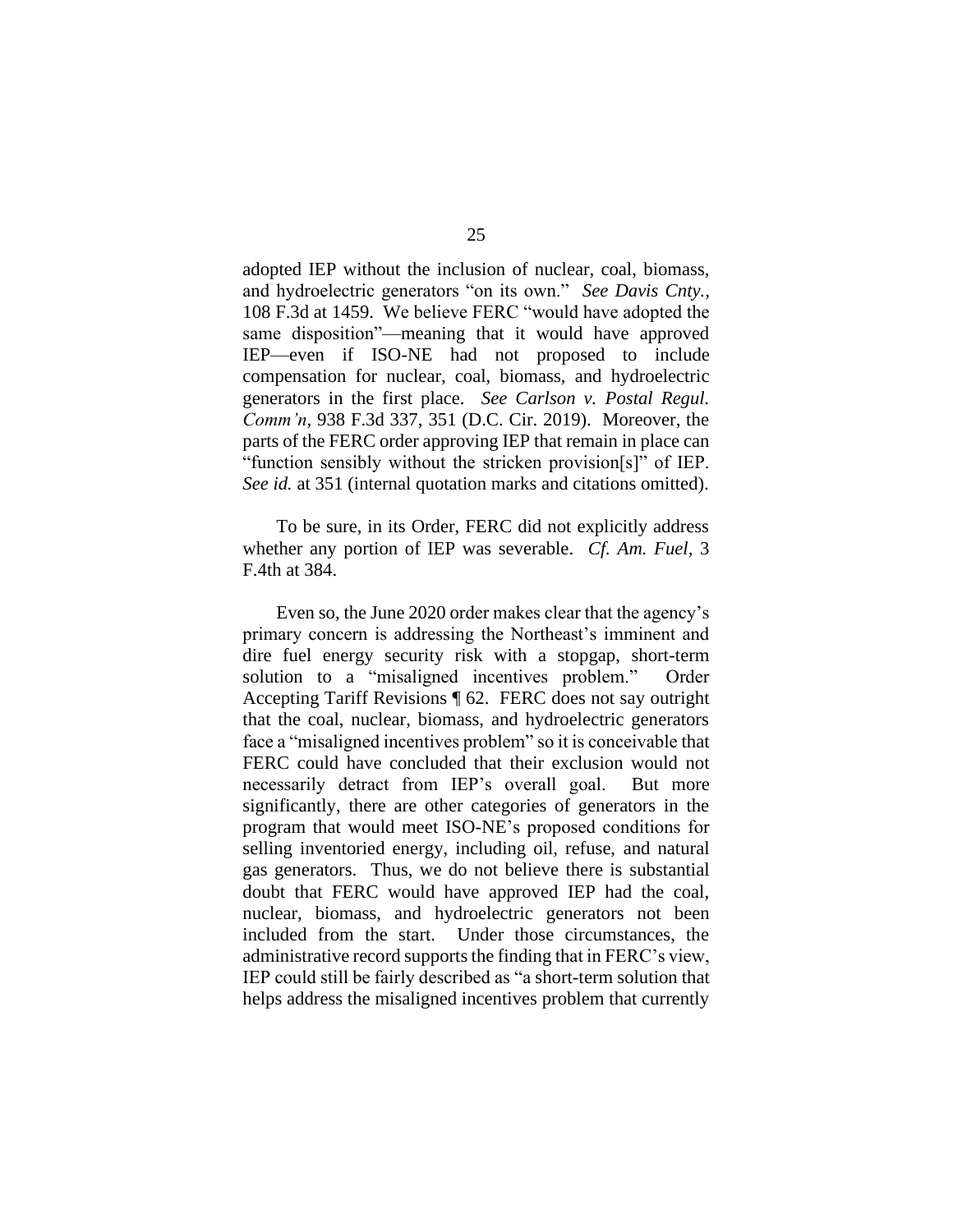exists in the Tariff" by "compensat[ing] fuel-secure resources . . . which will likely provide reliability benefits." *Id.* ¶ 58.

FERC's own past precedent also reinforces this conclusion. *See ISO New Eng., Inc.*, 152 FERC ¶ 61,190 (2015) ("Order on Proposed Tariff Revisions"). As mentioned, in a prior order, FERC considered two competing winter reliability proposals, including the Winter Reliability Program proposal submitted by ISO-NE, and found unreasonable ISO-NE's pitch to compensate generators whose behavior would not change in response to program payments. *Id.* ¶ 47 ("While ISO-NE expanded the types of resources eligible to participate in the program, the record does not reflect that including the additional resource types under the same general program principles will incent any additional fuel procurement."). NEPOOL, the other entity that submitted a proposal argued that ISO-NE's proposed program "would compensate nuclear, coal, and hydro resources for doing precisely what they already have been doing in preparation for energy and reserve market operations during the winter months." *Id.* ¶ 18. FERC rejected ISO-NE's proposal. *Id.* at 61,900; *see also* Order Denying Rehearing ¶ 13. That FERC has previously rejected ISO-NE's inclusion of generators that would not change their behavior in response to payments for storing energy reflects that there is not substantial doubt that the Commission would have approved IEP if ISO-NE had excluded that same category of generators when it first proposed IEP.

We turn next to whether IEP can function sensibly without the inclusion of nuclear, coal, biomass, and hydroelectric generators, whose on-site energy storage practices are unlikely to be affected by IEP's compensation incentives. We believe that the remainder of IEP can function without the inclusion of these resources. The record reflects that other categories of generators—including oil, refuse, and natural gas-based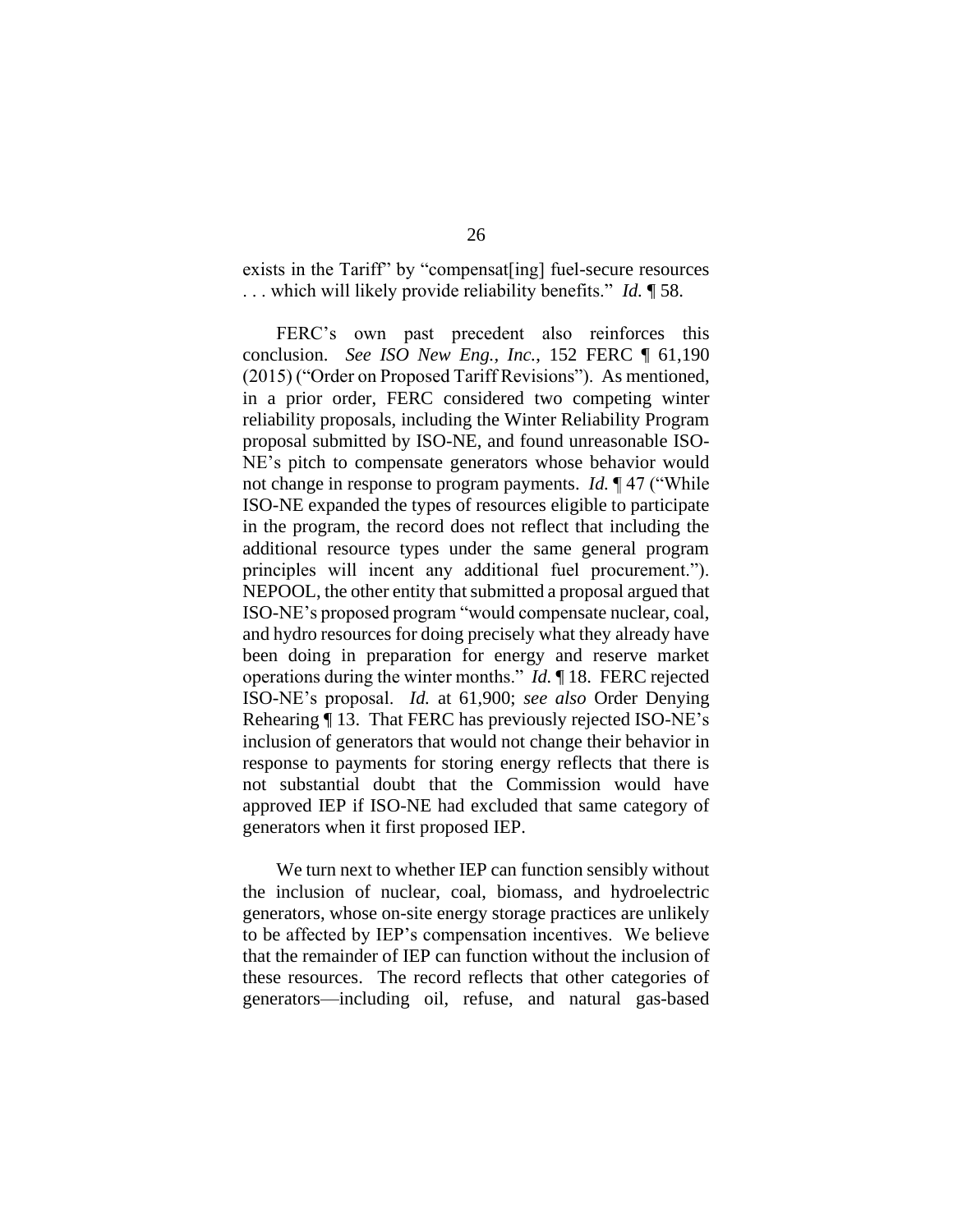resources—are eligible to participate in IEP and are in a position to be incentivized to participate. Moreover, wind and solar resources that are coupled with a battery storage system are eligible to participate and contribute to IEP's objective of enhancing winter energy security. Finally, if IEP were to include nuclear, coal, biomass, and hydroelectric generators, these entities would store up to three days' worth of fuel anyway because it is their standard practice and thus, by default, they contribute to energy reliability in the winters. Therefore, there is strong record evidence that demonstrates that IEP, even without the excluded resources, is designed to improve the Northeast's energy reliability when there is stress on the region's grid in future winters. Accordingly, we find that this portion of IEP is severable from the remainder of the Commission's June 2020 order and therefore vacate this portion.

In summary, we will leave intact the Commission's June 2020 order except for the portion of IEP that is arbitrary and capricious: the agency's inclusion of nuclear, biomass, coal, hydroelectric generators. We believe there is not substantial doubt that FERC would have adopted IEP if it had not included these resources in the first place. And IEP can function sensibly without them.

# **V.**

For the reasons discussed above, we uphold all but one component of the Commission's decision to approve ISO-NE's proposed tariff revisions implementing the Inventoried Energy Program. We find that the Commission's approval of the proposal's inclusion of nuclear, coal, biomass, and hydroelectric generators was arbitrary and capricious, and so we vacate that inclusion. As such, we grant in part and deny in part the Petitions before us. We remand to FERC for further proceedings consistent with this opinion.